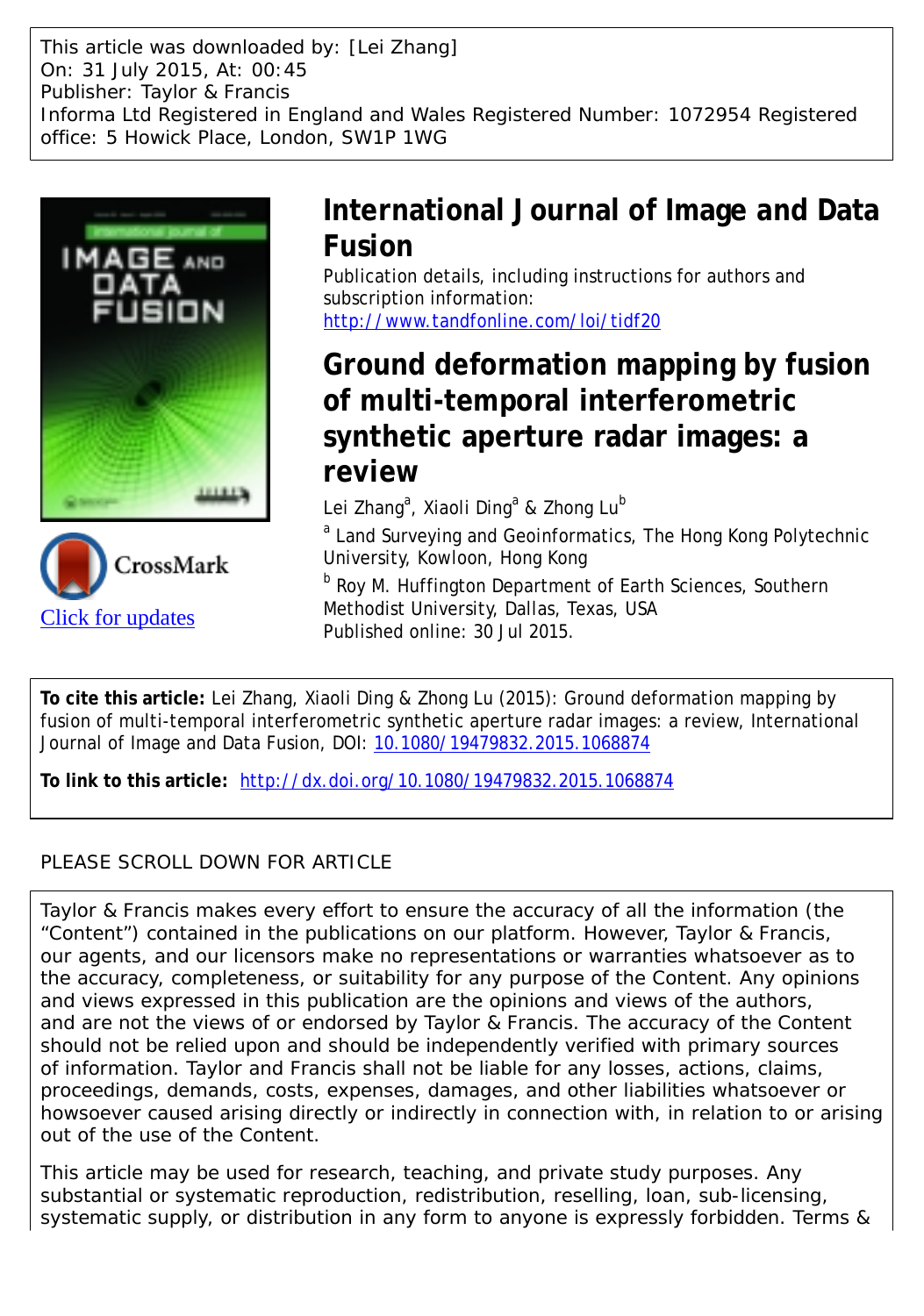Conditions of access and use can be found at [http://www.tandfonline.com/page/terms](http://www.tandfonline.com/page/terms-and-conditions)[and-conditions](http://www.tandfonline.com/page/terms-and-conditions)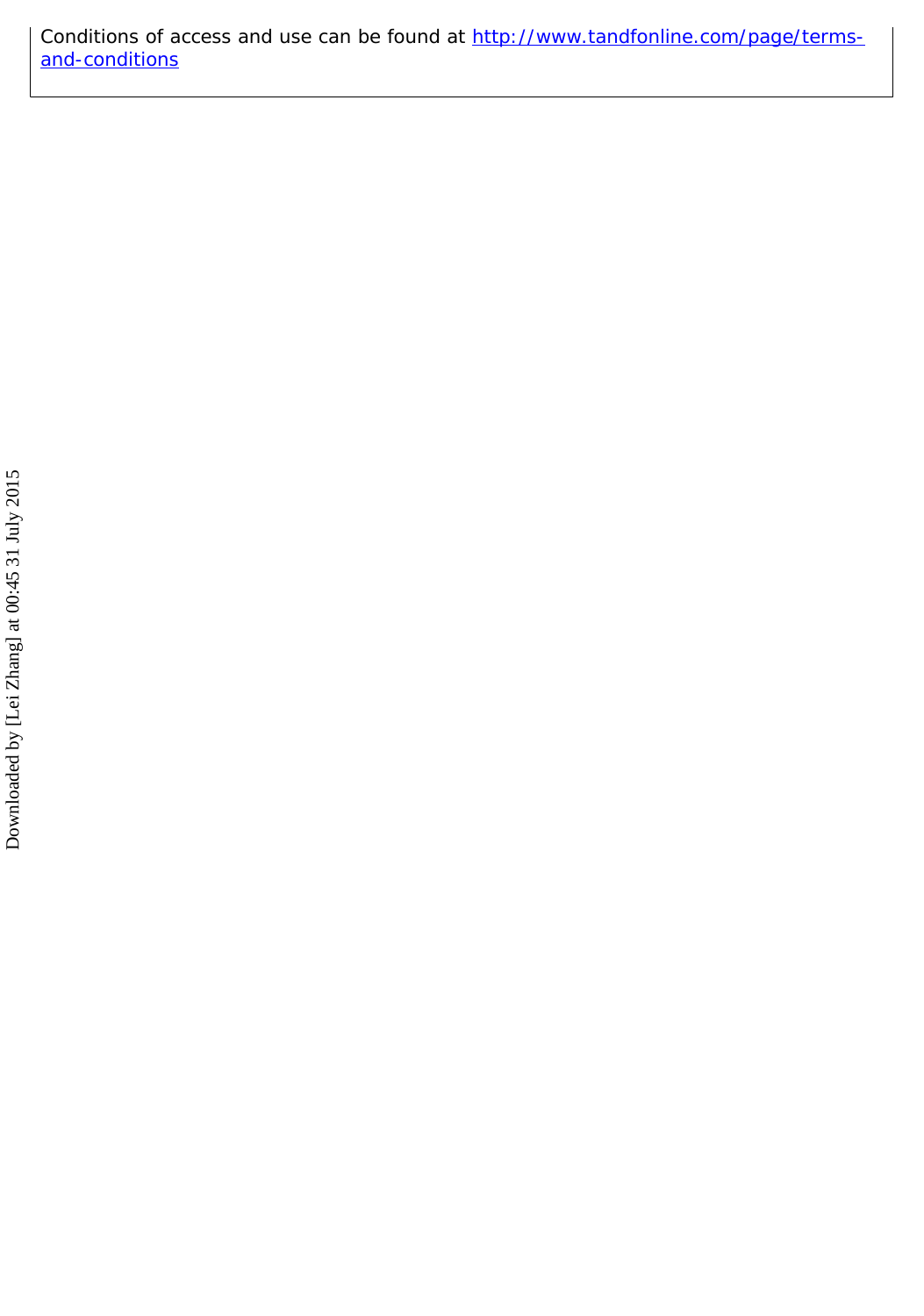

# REVIEW ARTICLE

# Ground deformation mapping by fusion of multi-temporal interferometric synthetic aperture radar images: a review

Lei Zhang<sup>a\*</sup>, Xiaoli Ding<sup>a</sup> and Zhong Lu<sup>b</sup>

<sup>a</sup>Land Surveying and Geoinformatics, The Hong Kong Polytechnic University, Kowloon, Hong Kong; <sup>b</sup>Roy M. Huffington Department of Earth Sciences, Southern Methodist University, Dallas, Texas, USA

(Received 9 December 2014; accepted 19 June 2015)

Interferometric synthetic aperture radar (InSAR) has emerged as a powerful geodetic imaging technique in the past two decades, focused on the retrieval of deformation, topography and even meteorological measurements by the analysis of phase components of complex-valued radar data. The strength of this technique lies in its abilities of all-weather, day and night data acquisition, high measurement accuracy and wide spatial scale. Although vast successful applications have been achieved, conventional InSAR technique possesses several limitations (e.g. decorrelation, phase unwrapping error and atmospheric artefacts), which, in turn, have motivated the development of advanced multi-temporal InSAR (MTInSAR) analysis techniques. Fusion of MTInSAR imagery of the same area has led to a marked improvement in the reliability and accuracy of derived products (e.g. deformation) and has also been important for gleaning dynamic signals of deformation over a wide range of temporal scales. This paper is intended to introduce the development of MTInSAR and provide a practical guidance to the users of the technique. Specially, cross-comparison among approaches employed by different MTInSAR techniques is conducted using either simulated or real datasets. We have addressed the weakness of each approach and highlighted the potential technical improvement.

Keywords: InSAR; deformation monitoring; multi-temporal analysis

#### 1. Introduction

Interferometric synthetic aperture radar (InSAR) can provide measurements of deformation along the radar line of sight (LOS) with centimetre to millimetre level of accuracy and paramount resolution by exploiting the phase differences between two temporally separated synthetic aperture radar (SAR) images over an area of interest (Gabriel *et al.* [1989](#page-25-0)). The past two decades have witnessed InSAR's unique abilities in addressing the needs and answering the questions that classic optical remote sensing techniques have been unable or difficult to tackle. Vast applications have been achieved in studying and monitoring natural and anthropological hazards ranging from volcano (e.g. Hooper et al. [2007,](#page-25-0) Lu et al. [2010](#page-25-0)), earthquake (e.g. Simons et al. [2002](#page-26-0), Feng et al. [2010,](#page-24-0) Hu et al. [2012](#page-25-0)), landslide (e.g. Hilley et al. [2004](#page-25-0), Zhao et al. [2012,](#page-26-0) Sun et al. [2015\)](#page-26-0), urban ground deformation (e.g. Fruneau and Sarti [2000;](#page-25-0) Zhang et al. [2012\)](#page-26-0), to infrastructure monitoring (e.g. Thiele et al. [2007](#page-26-0), Reale et al. [2011,](#page-25-0) Chang and Hanssen [2014\)](#page-24-0). However, onerous challenges imposed by spatial–temporal decorrelation of radar signals, atmospheric artefacts and aliasing of long-wavelength deformation and orbit ramps have demanded the

<sup>\*</sup>Corresponding author. Email: lslzhang@polyu.edu.hk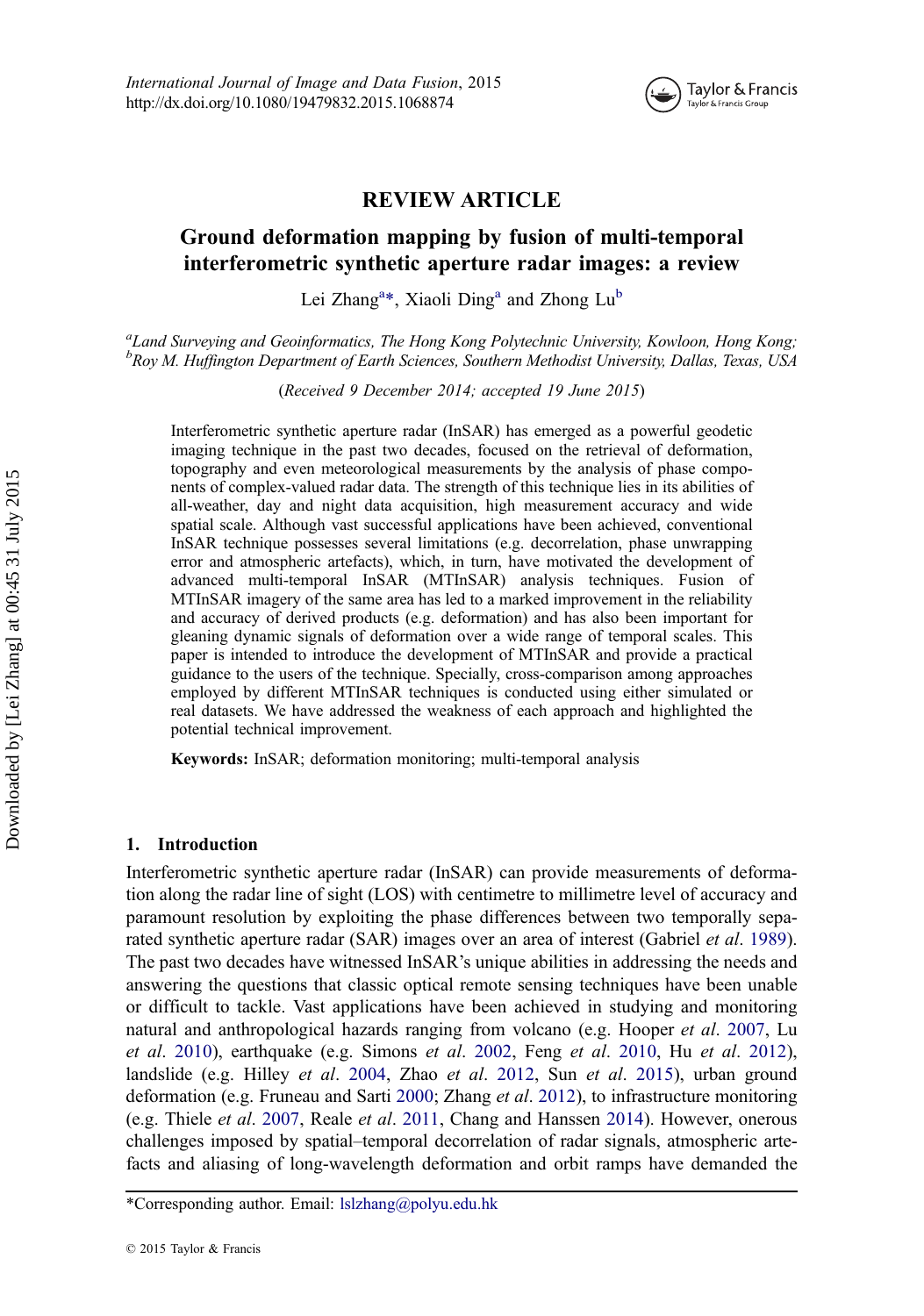improvement on the performance of conventional InSAR method. Since Usai and Hanssen ([1997\)](#page-26-0) first suggested that useful information can be retrieved from pixels that keep high coherence for a long period, it has been demonstrated that the enhancement can be achieved by the fusion of multi-temporal SAR data, which makes full exploitation of the inherent information from radar returns. Over the years, abundant techniques involving the joint analysis of a set of SAR images have been proposed and denoted by different names, for example permanent scatterer InSAR (PSInSAR) (Ferretti et al. [2001](#page-25-0)), persistent scatterer interferometry (PSI) (e.g. Adam et al. [2009,](#page-24-0) Crosetto et al. [2010](#page-24-0)), small baseline subset (SBAS) technique (Berardino et al. [2002,](#page-24-0) Lanari et al. [2004](#page-25-0)), Stanford method for persistent scatterers (StaMPS) (Hooper et al. [2004\)](#page-25-0), spatial–temporal unwarpping network (STUN) algorithm (Kampes [2006\)](#page-25-0), coherent point target (CPT) technique (Mora *et al.* [2003\)](#page-25-0), interferometric point target analysis (IPTA) (Werner *et al.* [2003](#page-26-0)) and temporarily coherent point InSAR (TCPInSAR) (Zhang et al. [2011](#page-26-0)). All these techniques have the ability to overcome (at least partially) the weaknesses of conventional InSAR.

Although the detailed implementations of these multi-temporal InSAR (MTInSAR) techniques vary from one to the other, their technical innovations mainly lie in three common aspects: observation selection, modelling and parameter estimation. High-quality observations are always desired for any MTInSAR technique, which leads to an emphasis on identifying points (pixels in the SAR imagery) with little decorrelation from the interferogram stacks generated based on the framework of either single-master or multiple-master approach. Taking these points as observations can significantly reduce the noise term of interferometric phase, and by differencing among neighbouring points, a point network consisting of numerous arcs is constructed, where the spatially correlated atmospheric component can be further reduced. Once the observations (either the phases at points or the phase differences at arcs) have been fixed, modelling, that is construction of observation function that reflects the relationship between the observation and parameters is closely followed. Parameters that can be modelled include the topography residuals, look angle error, the orbit inaccuracy, height-related atmospheric artefacts and deformation time series. Provided that linear deformation is assumed, the deformation rate can also be modelled. It is worth noting that although it is possible to simultaneously model all parameters, efficient and reliable solver for such an underdetermined observation system might not be available. Therefore among current MTInSAR techniques, one strategy that has been widely adopted is to separate the deformation term from other parameters first and then retrieve the full resolution deformation time series. Once the observation function is built up, the following step is to estimate the parameters. In this step, whether the observations contain phase ambiguities determines the complexity of solvers. For the unwrapped observations, the least squares method (Usai [2003](#page-26-0)) or mini-mum-norm least squares (Berardino et al. [2002,](#page-24-0) Casu et al. [2006\)](#page-24-0) is sufficient to serve as a parameter solver. Instead of using the minimum-norm criteria, Laplacian smoothing can also be used for an observation system with rank deficiency (Schmidt and Bürgmann [2003](#page-26-0), Wang *et al.* [2012\)](#page-26-0). To suppress the effect of unwrapping error, robust L-1 norm solver (Lauknes *et al.* [2011\)](#page-25-0) has been recently suggested. However, for the wrapped observations, direct solution is usually obscure. In fact there have been a huge flurry of efforts on this over the years. Methods such as ensemble coherence maximisation (Ferretti et al. [2001,](#page-25-0) Colesanti et al. [2003\)](#page-24-0), integer least squares (Kampes and Hanssen [2004](#page-25-0)), 3D phase unwrapping (Hooper et al. [2004,](#page-25-0) [2007](#page-25-0)) and least squares with ambiguity detector (Zhang *et al.* [2011](#page-26-0), [2012,](#page-26-0) [2014\)](#page-26-0) have been proposed and achieved with many successful applications. With the solvers, deformation signal can be retrieved form either wrapped or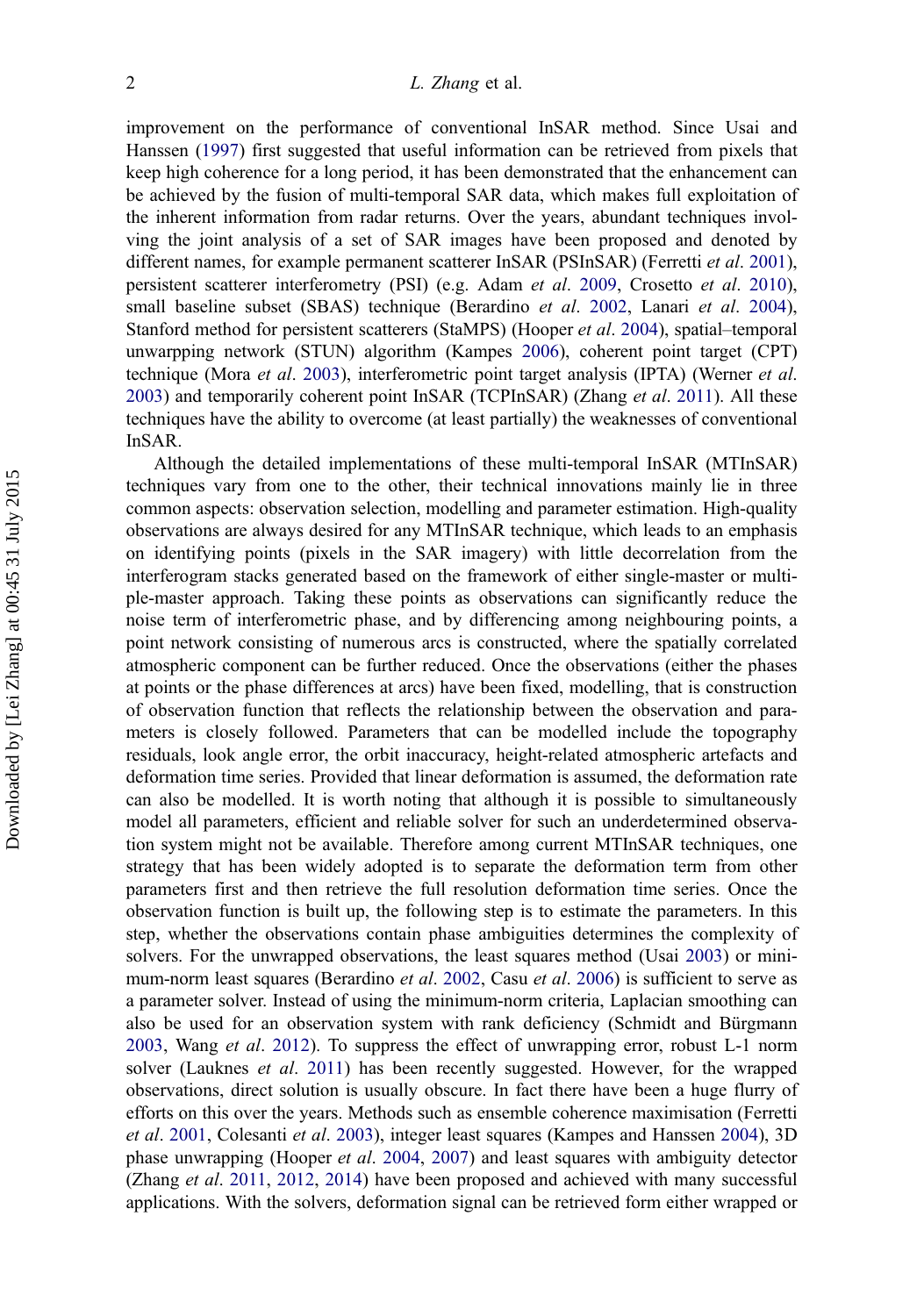unwrapped interferometric phases, however there is an intractable error hindering an accurate estimation of deformation time series. This error is caused by atmospheric turbulence, which has a varying spatial correlation and a similar temporal behaviour to the nonlinear deformation in some cases (Hanssen [2001](#page-25-0), Li et al. [2005,](#page-25-0) Ding et al. [2008](#page-24-0), Jolivet et al. [2014](#page-25-0)). Spatial–temporal filtering (Ferretti et al. [2001,](#page-25-0) Berardino et al. [2002,](#page-24-0) Hooper et al. [2004,](#page-25-0) Gong et al. [2015\)](#page-25-0) whose performance largely depends on the operators' experience, although not robust enough, has been widely used to eliminate this kind of error.

The purpose of this paper is to provide a comprehensive overview to understanding the essential features of approaches used in the aforementioned three aspects. It is organised as follows. We begin with a brief introduction of limitations associated with conventional InSAR technique (Section 2), which actually motivated the development of MTInSAR techniques. We then focus on the analysis of the advantages and disadvantages of observations employed by current MTInSAR techniques. The modelling that links the unknowns and phase observations is described in [Section 3.](#page-6-0) The parameter estimators are introduced in [Section 4](#page-13-0) where a comparison between four estimators using Environmental Satellite (Envisat)/advanced synthetic aperture radar (ASAR) data over east coastal zone of Taiwan is also conducted. Finally in [Section 5](#page-17-0) we summarise the development of current MTInSAR techniques and suggest some directions for future research.

# 2. Inherent limitations of conventional InSAR

To understand the development of MTInSAR and appreciate its unique advantages, it is imperative to understand limitations associated with conventional InSAR and how these limitations affect the accuracy of the retrieved deformation. It should be noted that these limitations do not undermine the importance of conventional InSAR method which is still being used to retrieve large and sudden deformation signals such as those associated with large earthquakes, volcano eruptions and landslides.

Let us start from a stack of differential InSAR images where the phase contribution raised by topography has been largely eliminated by external digital elevation model (DEM) (e.g. shuttle radar topography mission (SRTM) and advanced space-borne thermal emission and reflection radiometer (ASTER) DEM). Given a pixel with the location index (x) in the *i*th interferogram, the wrapped differential phase  $(\phi_{\text{dint},x}^{i})$  usually includes five contributions, that is

$$
\phi_{\text{dint},x}^{i} = W \left\{ -\frac{4\pi}{\lambda} \left( d_{\text{los},x}^{i} + \frac{B_{\perp,x}^{i} h_{\text{res},x}}{R_{x} \sin \theta_{x}} \right) + \phi_{\text{atm},x}^{i} + \phi_{\text{orb},x}^{i} + \phi_{n,x}^{i} \right\}
$$
(1)

where  $\lambda$  is the radar wavelength,  $R_x$  the slant range distance,  $\theta_x$  the radar look angle,  $B_{\perp x}^i$ where  $\lambda$  is the radar wavelength,  $K_x$  the stant range distance,  $\sigma_x$  the radar look angle,  $D_{\perp,x}$  the perpendicular baseline,  $d_{\text{los},x}^i$  the surface deformation projected to the radar LOS direction,  $h_{\text{res},x}$  the topographic inaccuracy,  $\phi_{\text{atm},x}^i$  the phase artefact due to the difference in atmospheric retardation between passes,  $\phi_{orb,x}^i$  the phase residual raised by orbit errors,  $\phi_{n,x}^i$  a noise term resulting from temporal/geometry decorrelation and other noise sources and  $W\{\cdot\}$  the wrapping operator. If the deformation  $(d_{\text{los},x}^i)$  is the signal of our interest, the remaining terms are then the arror sources. These errors limit the accuracy of conventional remaining terms are then the error sources. These errors limit the accuracy of conventional InSAR-derived deformation. The main purpose of MTInSAR techniques is to eliminate or reduce these errors, therefore understanding the spatial and temporal characteristics of these errors is vital. Among these errors, topographic error is caused by DEM inaccuracy,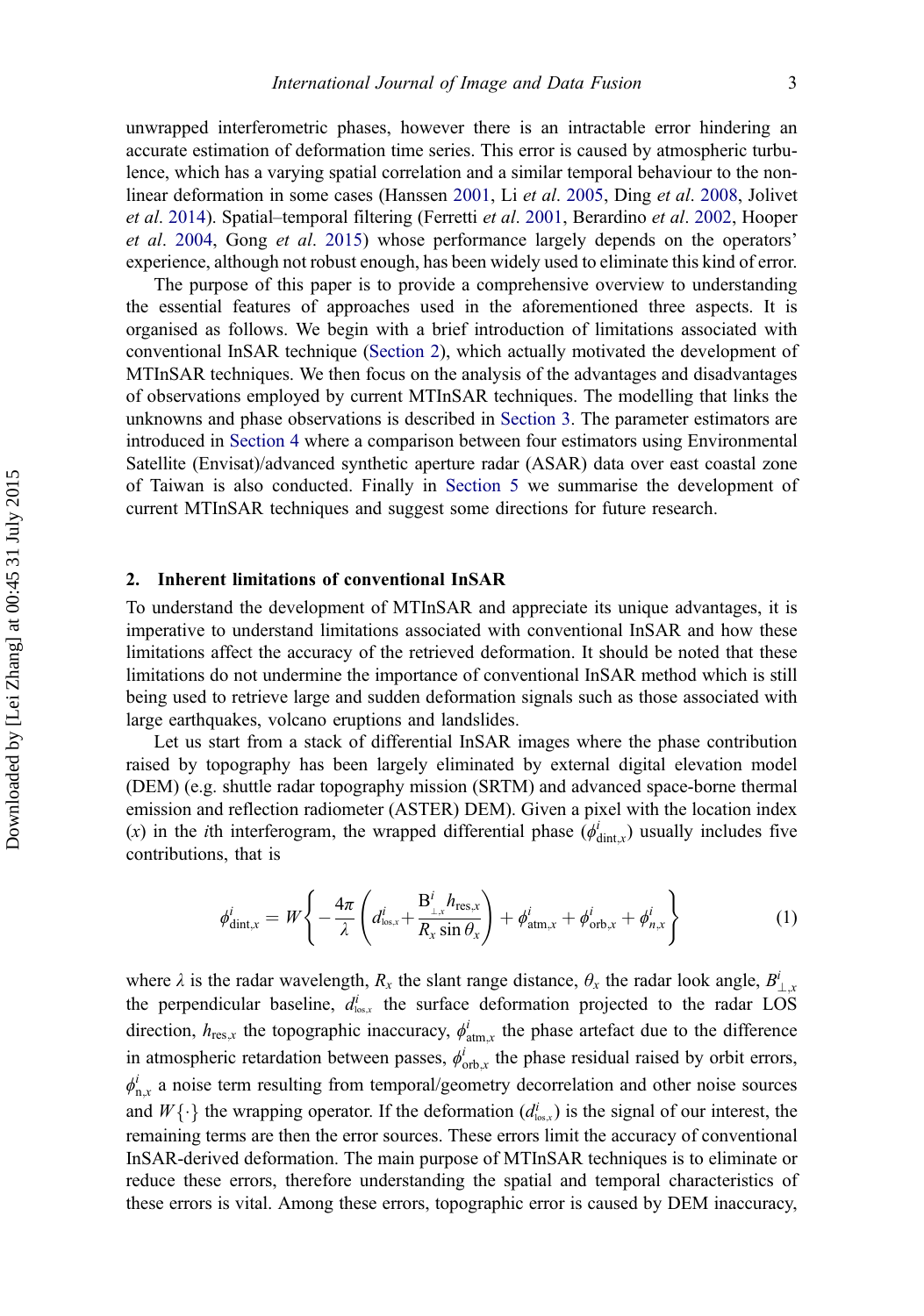<span id="page-5-0"></span>

Figure 1. Error sources associated with conventional InSAR measurements: (a) interferogram over a mountainous area with a relatively longer spatial baseline; (b) interferogram with a shorter spatial baseline. The comparison between (a) and (b) clearly indicates the effect of DEM error on InSAR measurements (e.g. the areas enclosed by circles in (a)). (c) Interferogram for the period of July–September 2009; (d) interferogram for the period of July–October 2009. By comparing (c) and (d), we can conclude patterns in circles in (c) are caused by atmospheric artefacts (i.e. TAA). (e) Interferogram containing patterns raised by SAA which is related to topography height; (f) orbit error in interferogram; (g) interferogram with heavy noise; (h) phases at HPQ points isolated from (g).

which could be spatially correlated or more likely uncorrelated. Equation (1) indicates that this error term has a definitive relationship with interferometric phase via the perpendicular baseline at a given pixel. Figure 1(a) and (b) show two phase images under different perpendicular baseline lengths, clearly indicating that the main phase anomalies in the circled areas in Figure 1(a) come from topographic error. However, when only one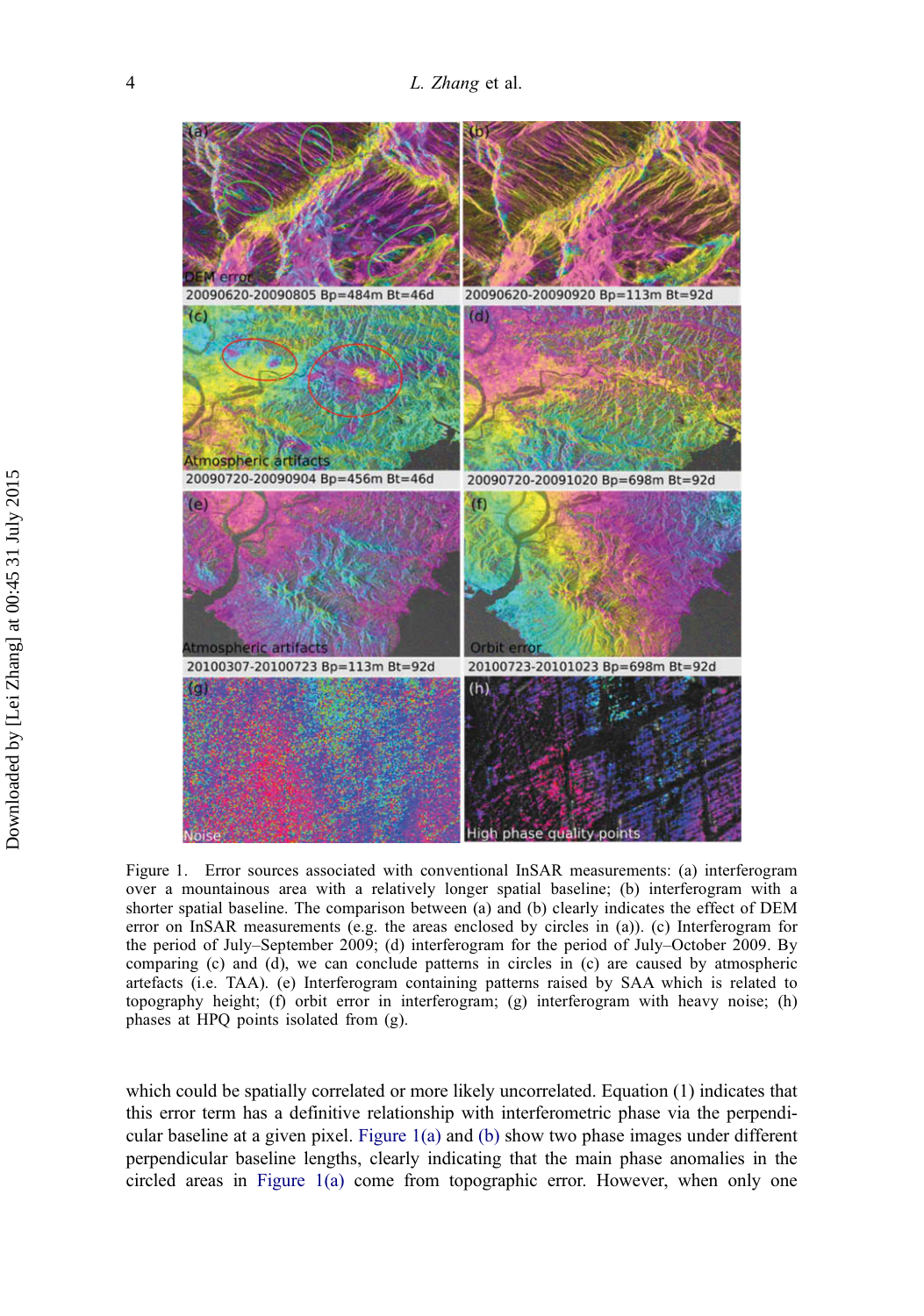<span id="page-6-0"></span>interferogram is available, the topographic phase residual can be easily mistaken as deformation signal.

Atmospheric artefact is another error source that has not been well tackled in conventional InSAR technique and actually is also challenging for MTInSAR techniques. The atmospheric artefact is generated when radar microwave propagates twice through the atmosphere from SAR satellite to ground and back again. The variations in the refractive index along the propagation path inevitably introduce errors to InSAR measurements (Massonnet et al. [1994](#page-25-0), Zebker et al. [1997](#page-26-0), Lu and Dzurisin [2014](#page-25-0)). It is well known that the atmospheric artefact constitutes of phase variations caused by both ionosphere and troposphere. Compared with the ionosphere artefact, the troposphere anomaly is rather thornier due to its complicated spatial–temporal variations (Hanssen [2001](#page-25-0), Lu and Dzurisin [2014\)](#page-25-0). Troposphere artefacts in the InSAR measurements can further be decomposed into turbulent and stratified components (Hanssen [2001](#page-25-0)). Turbulent atmospheric artefact (TAA) is mainly induced by the high variability of water vapour contained in the near-ground troposphere, where a strong turbulent mixing process occurs. Localised phase gradient can be caused by TAA in both flat and mountainous regions, which usually mimics the surface deformation associated with, for example groundwater and landslides (Lu and Dzurisin [2014](#page-25-0)). Stratified atmospheric artefact (SAA) is the additional phase delay in mountainous regions induced by stratification of the atmosphere into different vertical refractivity layers. High correlation between SAA and topographic height can always be found (e.g. Remy et al. [2003](#page-26-0), Biggs et al. [2007\)](#page-24-0). [Figure 1\(c\)](#page-5-0)–(e) give examples of these two typical artefacts. The comparison between [Figure 1\(c\)](#page-5-0) and [\(e\)](#page-5-0) indicates that the effect of TAA can behave very like deformation signals, raising risks for the application of conventional InSAR. TAA usually appears to be spatially correlated, with the correlation dimension ranging from metres to kilometres. On the other hand, TAA generally appears to be temporally uncorrelated, while in some cases it could also be seasonally variable (Hooper et al. [2007\)](#page-25-0). TAA's unique spatial–temporal characteristics cause difficulties in an effective elimination. The essential gist is that it is difficult to separate the temporal fluctuation of TAA from non-linear deformation. InSAR is vulnerable to serious atmospheric artefacts, and this rather than phase decorrelation is its major technical handicap.

Orbit error is caused by inaccurate determination of satellite state vectors, behaving as long wavelength signal in interferograms. [Figure 1\(f\)](#page-5-0) provides an example of orbit error. The phase related to orbit error can often be modelled and removed using a polynomial after the interferogram is successfully unwrapped. However this practice also has a risk, as a part of long-wavelength deformation signal might also be removed (Zhang et al. [2014](#page-26-0)). The noise error is mainly due to spatial–temporal decorrelation (Zebker and Villasenor [1992](#page-26-0)). Large deformation gradient can also introduce decorrelation. As an example, [Figure 2](#page-7-0) shows several interferograms over a reclaimed area in Hong Kong with increasing temporal intervals, where the decorrelation caused by rapid ground subsidence can be clearly observed. To reduce the noise term, one natural way is only selecting high phase quality (HPQ) points. The last error rests on the success rate of phase unwrapping associated with the conventional InSAR processing, which is mainly due to heavy decorrelation, large magnitude of deformation or unoptimised phase unwrapping strategy.

# 3. Observations of MTInSAR

We start the introduction of MTInSAR techniques from their observations, that is the interferogram stack by differencing multi-temporal SAR phase images. Interferograms can be formed by two different strategies. One is single-master approach where all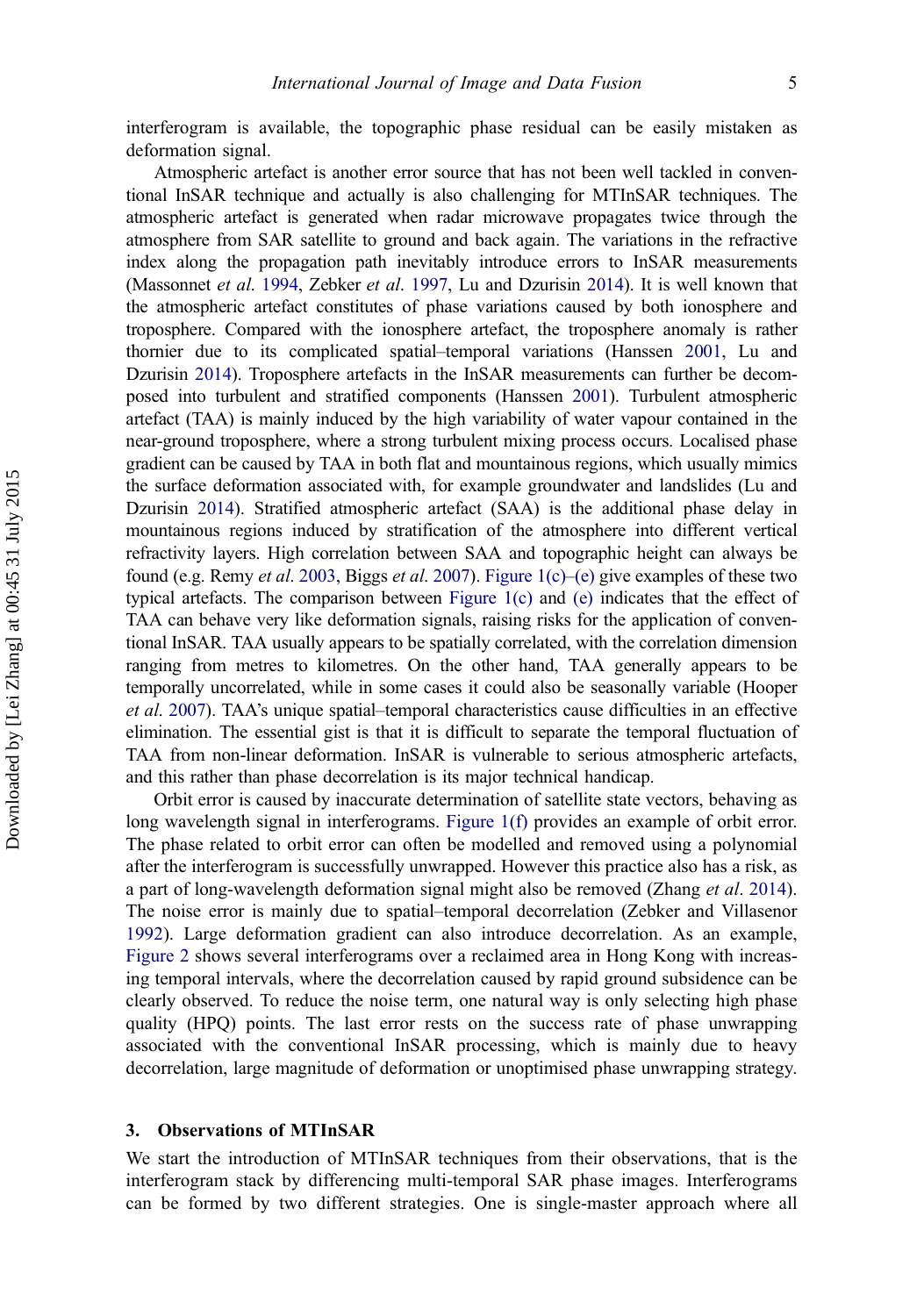<span id="page-7-0"></span>

Figure 2. Interferograms with increasing temporal baselines. It is clear that rapid deformation can introduce serious decorrelation and make deformation retrieval impossible for single-master strategy.

interferograms are formed with respect to a single master (reference) image. The other is multi-master approach where interferograms consist of SAR pairs meeting certain spatial and/or temporal baseline thresholds. Both strategies are adopted by current MTInSAR techniques, while each possesses its own advantages and disadvantages. Single-master interferograms are generally considered to be optimal for DEM refinement since the length of perpendicular baselines has a large variance. However, long baseline raised by single-master construction strategy can introduce serious decorrelation, which can significantly reduce the number of HPQ points, and in extreme cases makes the deformation estimation impossible. Let us take Figure 2 again as an example. It shows a typical single-master interferogram stack. With the increase of temporal baseline, the fringe gradient is getting precipitous, finally resulting in serious decorrelation which hinders the retrieval of ground deformation. The multiple-master interferogram strategy appears to be rather flexible. By narrowing the baseline tube, the decorrelation can be well reduced, resulting in abundant HPQ points. However, the retrieved DEM error is not accurate and reliable as multiple-master interferograms are often constructed from short-baseline image pairs. For instance, [Figure 3](#page-8-0) depicts an accuracy comparison between the estimated DEM errors from four stacks of interferograms with different baselines. In these two cases, the DEM error is estimated together with coefficients of a predefined deformation model (i.e. a second-order polynomial), which is a typical routine of SBAS technique. In the case where the "true" (simulated) deformation is periodic [\(Figure 3\(a\)\)](#page-8-0), we set 100 m and 745 days as the baseline thresholds to select a set of interferograms. From the selected interferograms, we then estimate the parameters mentioned above. [Figure 3\(b\)](#page-8-0) shows the histogram of differences between the estimated DEM error and the "true" DEM error. We then extend the perpendicular baseline threshold to 220 m to include more interferograms as observations. The DEM error and deformation are resolved again from these observations. The differences with true DEM error are shown in [Figure 3\(c\).](#page-8-0) Similarly, for the deforma-tion having a fluctuant pattern ([Figure 3\(d\)](#page-8-0)), we estimate the parameters from two sets of interferograms selected according to thresholds of 160 m/745 days and 220 m/745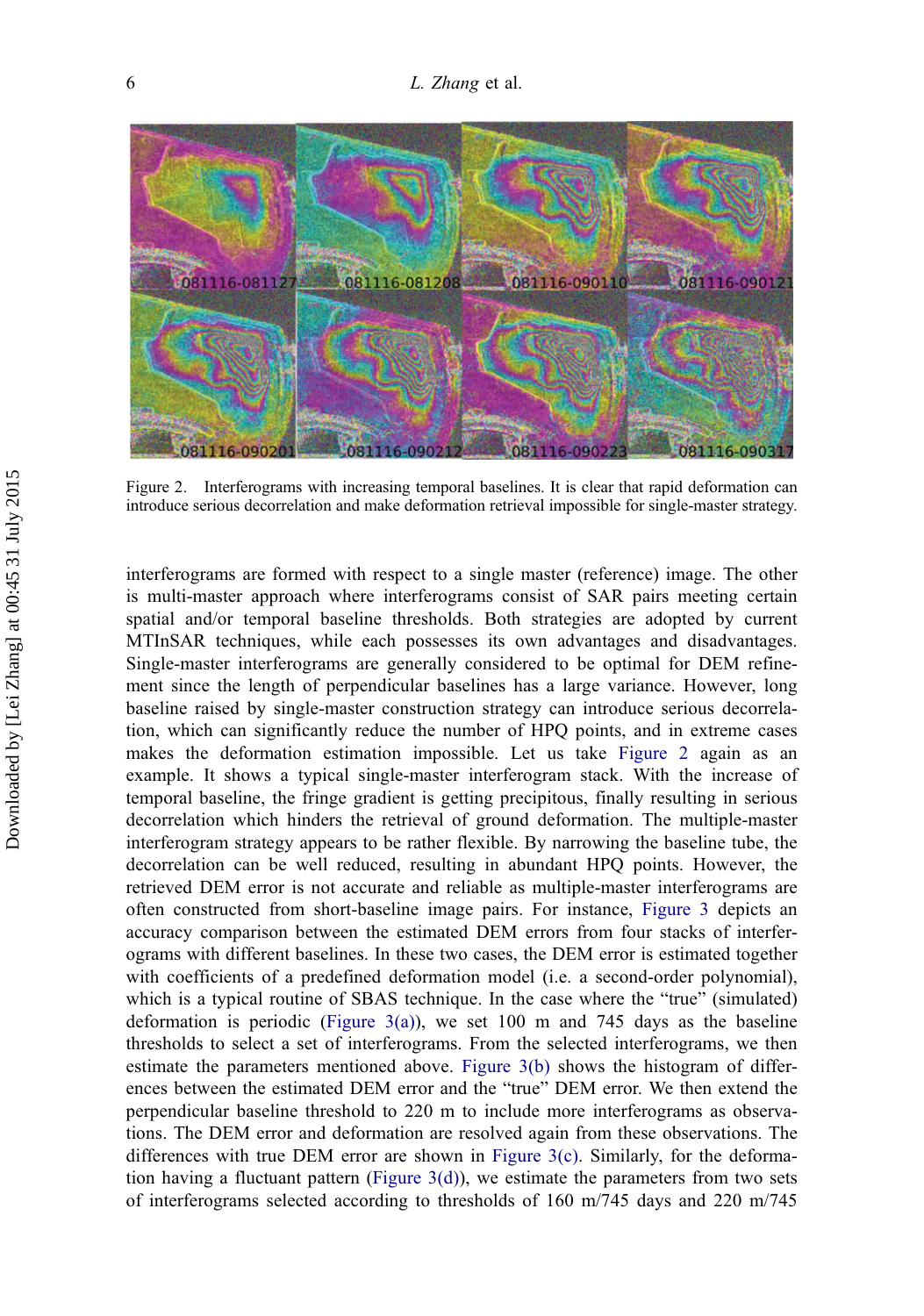<span id="page-8-0"></span>

Figure 3. The effect of baseline threshold on the accuracy of the estimated DEM error: (a) simulated periodical deformation signal; (b) histogram of residuals of DEM error estimated from a set of simulated C-band interferograms with baseline thresholds of 100 m and 745 days; (c) histogram of residuals of DEM error with baseline thresholds of 220 m and 745 days; (d) simulated fluctuant deformation signal; (e) histogram of residuals of DEM error with baseline thresholds of 160 m and 745 days; (f) histogram of residuals of DEM error with baseline thresholds of 220 m and 745 days.

days, respectively. The corresponding histograms of residuals of DEM error are shown in Figure 3(e) and (f). The comparison among the residual histograms clearly indicates that an improper deformation model and unsuitable baseline threshold can introduce significant inaccuracy to the estimated DEM error. This is actually one of the inherent weaknesses of SBAS technique that we noticed and has recently been pointed out by Fattahi and Amelung [\(2013\)](#page-24-0). In short, both the single-master and multiple-master strategies possess their own advantages and disadvantages; however, we prefer multiple-master strategy, especially in the cases where the decorrelation is serious and the deformation is rapid. Once the interferogram stack has been generated, the HPQ points should be identified. In this section, we will introduce several methods that are widely used in current MTInSAR techniques with an emphasis on their weaknesses.

#### 3.1. Interferogram stack

The observations of MTInSAR techniques are interferograms generated from a set of coregistered radar images. To co-register the images acquired over the area of interest on different dates with slightly different looking positions, one image should be selected as a reference that is also known as a master image. One general requirement on the selection of master image is to maximise the total coherence of the stacked interferograms. To this end, the decorrelation due to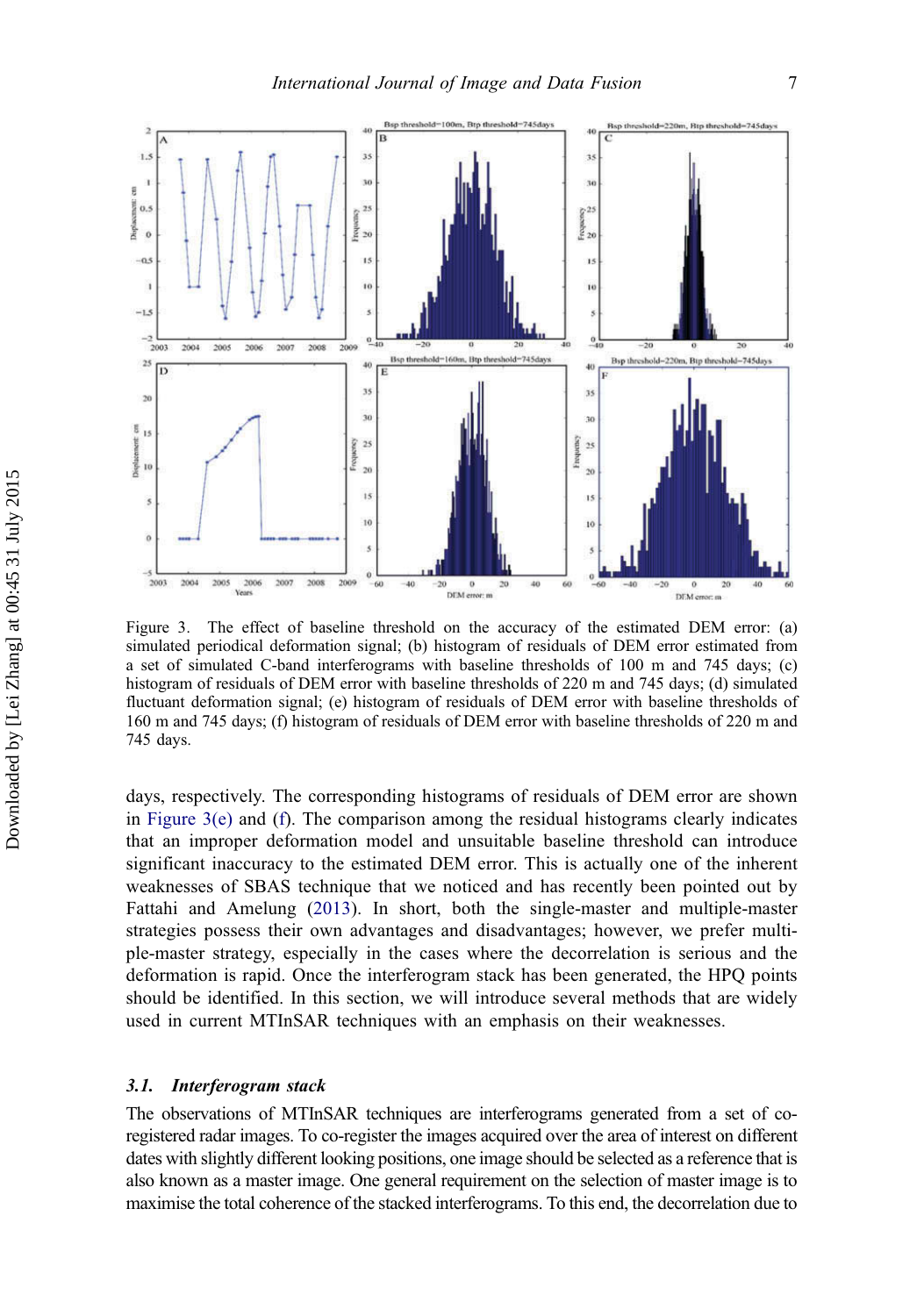# 8 L. Zhang et al.



Figure 4. The MST graph constructed according to the mean coherence of sampled pixels in each interferogram. Only the interferograms than can maximise the total coherence are included in the tree graph.

the spatial–temporal baselines and Doppler frequency difference need to be considered and the total coherence  $(\rho_{total})$  can be modelled by (Hooper *et al.* [2007](#page-25-0))

$$
\rho_{\text{total}} \approx \left(1 - f\left(\frac{T}{T^c}\right)\right) \cdot \left(1 - f\left(\frac{B_\perp}{B_\perp^C}\right)\right) \cdot \left(1 - f\left(\frac{F_{\text{DC}}}{F_{\text{DC}}^C}\right)\right) \tag{2}
$$

where  $f(x) = \begin{cases} x, \text{ for } x \le 1 \\ 1, \text{ for } x > 1 \end{cases}$ , superscript c denotes the critical values which should be

determined according to the SAR dataset. It is worth noting that the reliability of the Equation (2) can be affected by ground features. For instant, the coherence of a vegetated area is much worse in summer than that with the same time span in winter. It means the temporal baseline itself sometimes cannot well reflect the quality of interferograms. Therefore, one more reasonable method is to calculate the coherence of all interferograms first and select either single-master stacked or multiple-master stacked interferograms according to the calculated coherence. Instead of calculating the coherence of all pixels, a very small portion of pixels sampled, say, by intensity variation can be used to reduce the computation burden. For the multiple-master stack, we can use the minimum spanning tree (MST) to select interferograms that can maximise the total coherence (Refice *et al.* [2006](#page-26-0), Wang *et al.* [2012\)](#page-26-0). As an example, Figure 4 shows the MST generated from a stack of TerraSAR-X interferograms over Hong Kong according to the sampled coherence.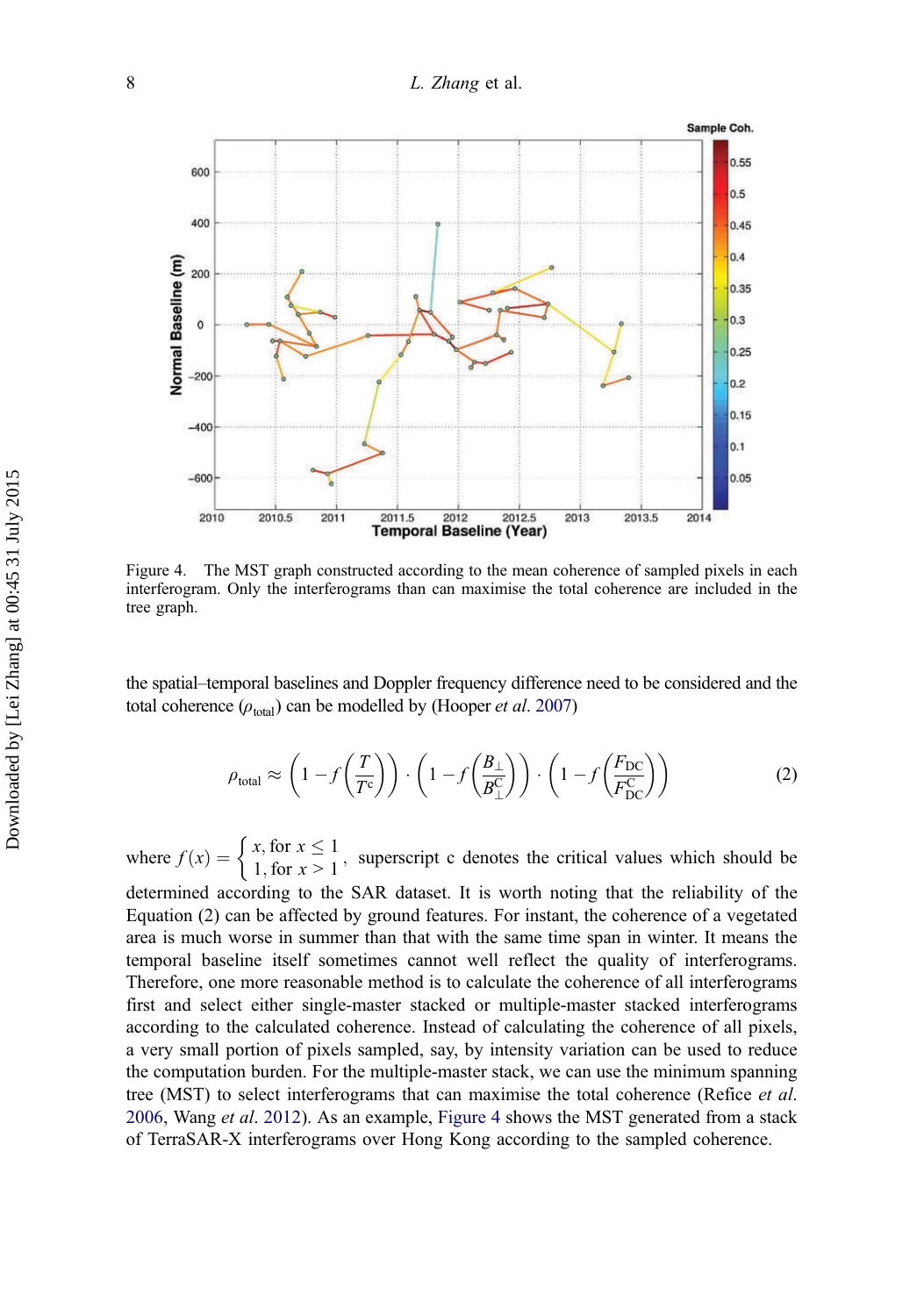# 3.2. HPQ points

As mentioned before, the HPQ points are the pixels having low decorrelation. There are basically two types of HPQ points. One type consists of points that can keep HPQ in interferograms with any baselines. In other words the backscatterer features of these points are little affected by the spatial–temporal decorrelation. These points are the main observations of the first generation of MTInSAR techniques and denoted with different names, for example persistent scatterers, permanent scatterers, PS (Ferretti et al. [2001](#page-25-0), Hooper et al. [2004\)](#page-25-0). Since these points might be involved in interferograms with extremely long baselines, the conventional coherence map that is widely used for assessment of interferogram quality is not adequate to identify these points. Instead, the analysis of intensity variance (Ferretti et al. [2001\)](#page-25-0) or spatial correlation of phases (Hooper et al. [2004](#page-25-0)) is proven to be effective. Physical objects that can be classified into this type are abundant no matter in urban areas (e.g. buildings and lamp-posts) or in nonurban areas (e.g. rocks, and even dry mud). The other type is composed of points that can only keep high coherence in interferograms with baselines less than a certain length. The phase noise at these points is getting serious as the baseline increases. These points occupy a large portion of observations in multiple-master MTInSAR techniques (e.g. SBAS, CPT and TCPInSAR). However, the density of these points heavily depends on the baseline criteria which are mainly determined according to the operator's experience. The coherence map can well serve as a selector to isolate these points.

# 3.3. HPQ point identification methods

# 3.3.1. Amplitude dispersion index

The amplitude dispersion index (ADI) was first introduced by Ferretti and others [\(2000](#page-24-0), [2001](#page-25-0)) in their PSInSAR technique, which employs a stack of single-master interferograms without considering baseline limitations. According to simulation tests the ADI is a satisfactory approximation for phase dispersion of pixels with high signal-to-noise ratio (SNR) and is defined as the ratio between the standard deviation ( $\sigma_A$ ) and the mean ( $m_A$ ) of multi-temporal backscattering intensity variations (Ferretti et al. [2000\)](#page-24-0):

$$
D_{\rm A} = \frac{\sigma_{\rm A}}{m_{\rm A}}\tag{3}
$$

[Figure 5\(b\)](#page-11-0) shows an ADI map calculated from a stack of 19 TerraSAR-X SLC images over west Kowloon of Hong Kong. HPQ points selected with a  $D_A$  threshold of 0.25 are shown in [Figure 5\(c\)](#page-11-0). The bright scatterers corresponding to the cargo containers were not selected as HPQ points due to the temporal variations of their backscattered intensities, which is in line with our expectations. Although several points in the sea were mistakenly selected, the performance of ADI is satisfactory. The main limitation is that the criteria is too tight to select densely enough points over nonurban settings.

#### 3.3.2. Phase stability

In order to identify a sufficient number of coherent points especially in nonurban areas where scatterers usually have low SNR, Hooper and others [\(2004](#page-25-0)) proposed a HPQ point selection method based on the phase stability of targets. Phase stability is analysed under the assumption that deformation is spatially correlated. The phase values of neighbouring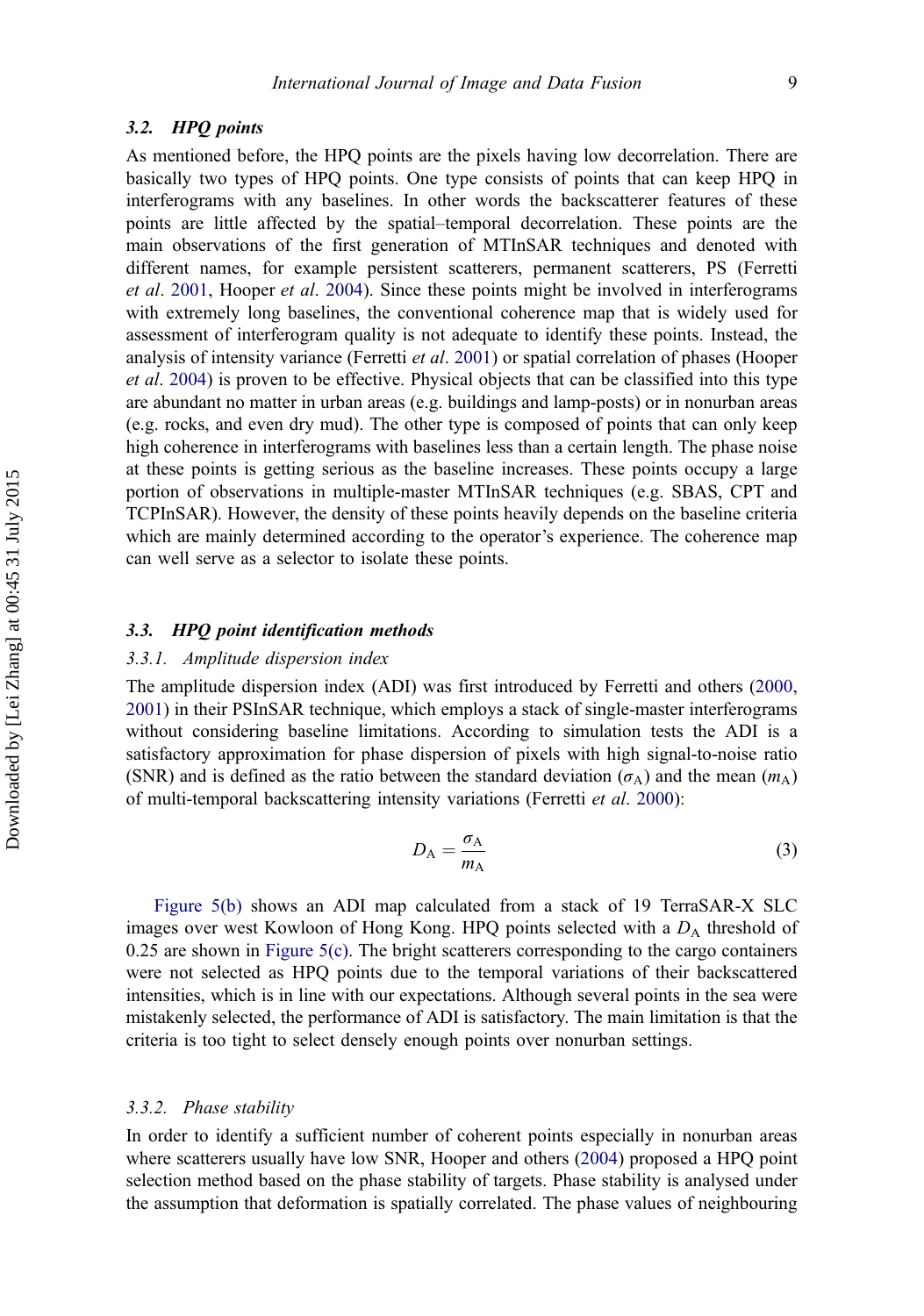<span id="page-11-0"></span>

Figure 5. Examples of HPQ point selection by different methods: (a) optical image of the testing area; (b) ADI map; (c) selected HPQ points by ADI with a threshold of 0.25 where points in the sea as circled were mistakenly selected; (d) HPQ points selected by conventional coherence map with a threshold of 0.25; (e) HPQ points selected by improved coherence map with a threshold of 0.25; (f) HPQ points selected according to phase stability; (g, h) HPQ points selected by SCR method using thresholds of 0.1 and 0.2, respectively; (i) HPQ points selected by spectral diversity (threshold: 1.2).

PS candidates are averaged, and those with lowest residual noise (variability) are selected. Given a set of topographically corrected interferograms, a measure of phase stability can be defined as (Hooper et al. [2004](#page-25-0))

$$
\gamma_x = \frac{1}{N} \left| \sum \exp\{j(\Phi_{\text{int},x,i} - \bar{\Phi}_{\text{int},x,i} - \Delta \hat{\Phi}_{\varepsilon,x,i})\} \right| \tag{4}
$$

where N is the number of interferograms,  $\Phi_{\text{int},x,i}$  is the differential phase of the xth interferogram,  $\bar{\Phi}_{int,x,i}$  is the mean phase of all PS candidates within a circular patch centred on pixel x with radius L and  $\Delta \hat{\Phi}_{\varepsilon x,i}$  is the estimated phase component contributed by DEM errors. To calculate the mean phase of patches efficiently, PS candidates selected using the ADI method with a high threshold value are taken as initial selections. The threshold value of  $\gamma_x$  is selected in a probabilistic fashion. Figure 5(f) presents the location of HPQ points selected according to phase stability using the same TerraSAR-X datasets. The density of points is notably higher than that by ADI.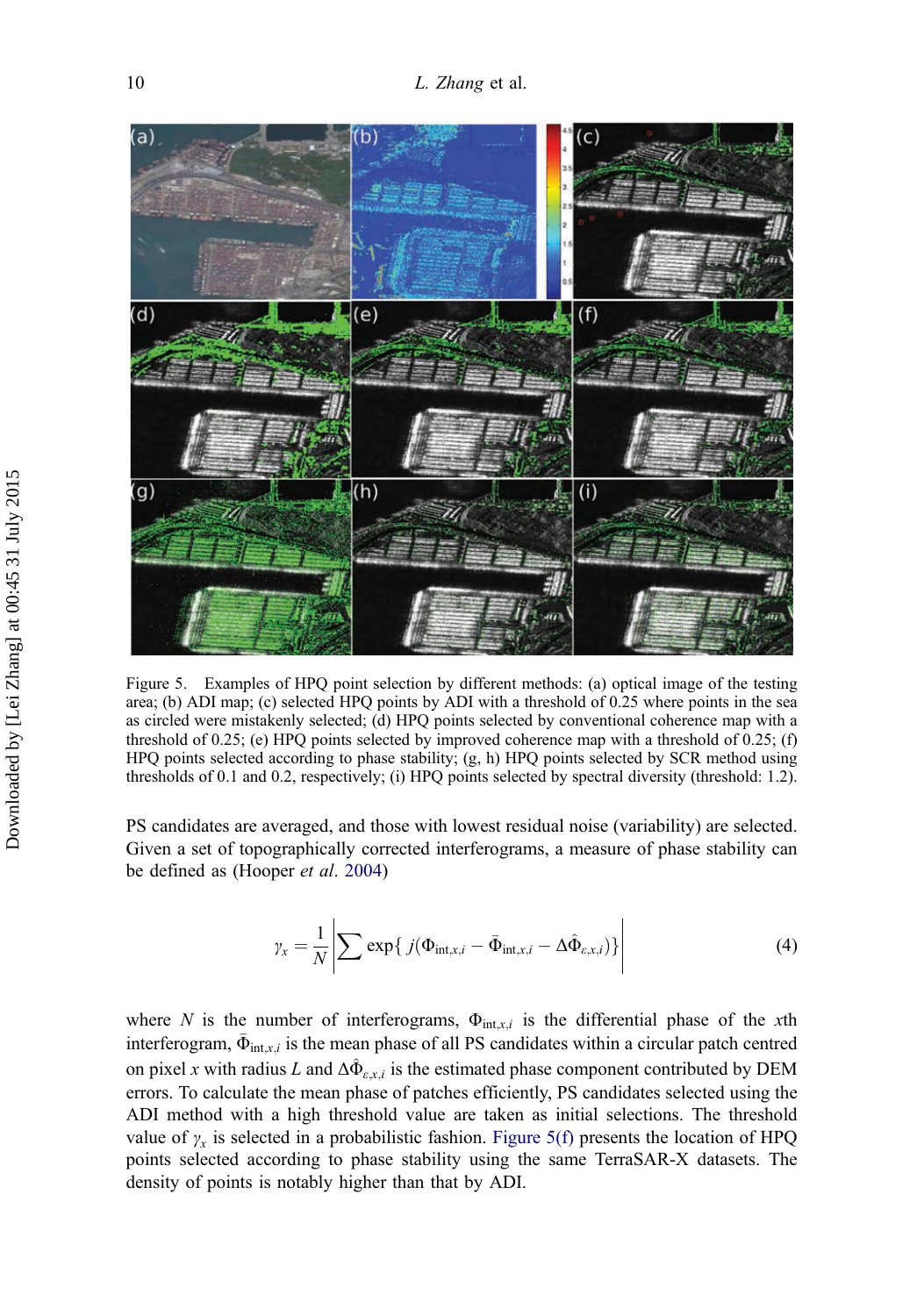#### 3.3.3. Coherence map

The coherence map method has long been used to select HPQ points from interferograms with relatively short baselines. After eliminating the phase components related to topography and flat Earth, the coherence value of each pixel in selected interferograms can be estimated. Recent years have seen the rapid development of advanced coherence estimation methods (e.g. Zebker and Chen [2005](#page-26-0), Jiang *et al.* [2015\)](#page-25-0) which can reduce the bias without much loss of resolution. After the coherence estimation for each pixel in all selected interferograms, the pixels with minimum coherence value larger than a threshold are identified as HPQ points. As an example, [Figure 5\(d\)](#page-11-0) and [\(e\)](#page-11-0) present selected HPQ points using conventional and advanced coherence estimation methods (Jiang et al. [2015](#page-25-0)), respectively. It is clear [Figure 5](#page-11-0) [\(d\)](#page-11-0) appears to be not as sharp as that by the improved method (Figure  $5(e)$ ). Compared with ADI method, the coherence map usually can select several times more points.

#### 3.3.4. Signal-to-clutter ratio

The signal-to-clutter ratio (SCR) approach was first suggested by Adam to select point targets for their PSI processor. With an assumption that a PS observation consists of a deterministic signal that is disturbed by random circular Gaussian distributed clutter, the SCR can be estimated by computing the ratio of the power of a PS candidate over that of its immediate neighbouring pixels. The relationship between the SCR and the phase standard variance  $(\sigma_{\phi})$  can be defined as (Freeman [1992,](#page-25-0) Adam [2004](#page-24-0))

$$
\sigma_{\phi} = \frac{1}{\sqrt{2 \cdot \text{SCR}}}, \text{SCR} = \frac{s^2}{c^2}
$$
 (5)

where s represents the amplitude of the dominant scatterer and  $c$  the clutter in the surroundings. Equation (5) can be used to determine a reasonable threshold of SCR. For example, if a phase standard variance of  $0.5$  rad<sup>2</sup> is desired, the minimum of SCR value is 2. Since the SCR estimation can be performed with a single image, the SCR method has less requirement on the size of datasets compared with ADI. As an example, Figure  $5(g)$  and [\(h\)](#page-11-0) show the selected HPQ points by SCR method using the thresholds of 0.1 and 0.2, respectively.

#### 3.3.5. Spectral diversity

According to the fact that the spectral behaviour of well-focused dominating point targets is different with that of distributed targets, HPQ points can also be selected. The physical basis for this method is that for point targets almost the same backscattering intensity is found when processing different looks with fractional azimuth and range bandwidth (Werner et al. [2003\)](#page-26-0). Advantages of this method are that it works for the cases where only a small number of images are available and it has less requirement on radiometric calibration. [Figure 5\(i\)](#page-11-0) shows the selected HPQ points according to spectral diversity using a threshold of 1.2.

Besides the aforementioned methods, there are several other methods that have been developed and used in MTInSAR processing routines, for example maximum likelihood estimation (Shanker and Zebker [2007\)](#page-26-0) and DespecKS (Ferretti et al. [2011](#page-24-0)). More recently, methods that can identify or predict HPQ points according to land cover maps have also been proposed (e.g. Cigna et al. [2014\)](#page-24-0).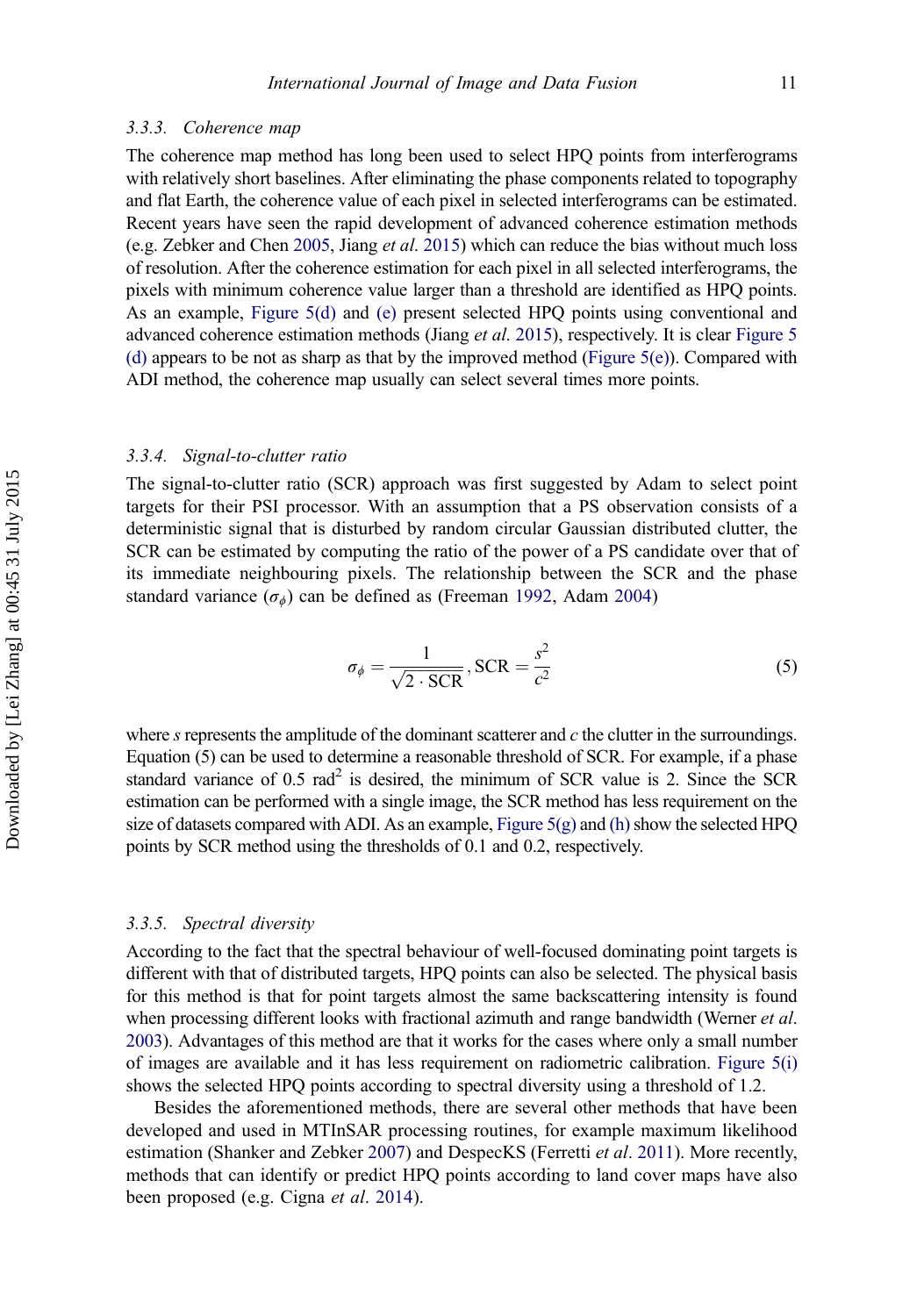<span id="page-13-0"></span>

Figure 6. (a) Simulated atmospheric artefacts at coherent points; (b) atmospheric artefacts at arcs constructed by Delaunay triangulation; (c) atmospheric artefacts at arcs constructed by gradientbased networking.

# 3.4. Points VS arcs

Due to the existence of phase ambiguities, phase measurements at a single HPQ point are meaningless and cannot be directly used for the retrieval of parameters of interest. There are two strategies to deal with the wrapped phases. One is unwrapping the HPQ points in each interferogram. Once the ambiguity integers have been eliminated, phases at HPQ points would reflect obvious contributions of deformation, DEM error, orbit inaccuracy, atmospheric artefacts and other noise, and can be employed as observations of MTInSAR techniques (e.g. SBAS). On the other hand, phase differences at arcs construed among neighbouring HPQ points can also be taken as observations. Actually this strategy has been adopted by most MTInSAR techniques. Technical innovations lie in how to deal with the integer ambiguities in phase differences. For instance, ambiguities can be estimated or eliminated by 3D phase unwrapping (e.g. StaMPS), integer least squares (e.g. STUN) and maximum ensemble coherence (e.g. PSInSAR, CPT). Arcs having ambiguities can also be detected and removed by an outlier detector (e.g. TCPInSAR). One advantage of taking arcs as observations which has long been addressed is that spatial correlated atmospheric artefacts can be largely reduced. This is generally true for most arcs, although there are unavoidably some arcs at which the atmospheric components have been enlarged. [Figure 6](#page-11-0) shows simulated atmospheric phases at HPQ points and arcs. Arcs in [Figure 6\(b\)](#page-11-0) and [\(c\)](#page-11-0) are constructed by Delaunay and phase gradient–aided method, respectively. It is clear that in Figure 6(b) there are some arcs having larger phase values than at points. When the phase spatial variations are considered (i.e. Figure  $6(c)$ ), the number of those arcs can be significantly reduced.

#### 4. Modelling

The phase values at HPQ points, which are related to several parameters we are seeking (Equation (1)), are the basis of MTInAR modelling. Considering  $M$  interferograms generated from  $N$  SLC images and  $G$  arcs constructed from  $P$  HPQ points according to an index matrix C where the column corresponding to the point with known DEM error and deformation has been removed. For a given pixel  $x$ , it has a perpendicular baseline vector  $B_{\perp,x} = -(4\pi/\lambda) \cdot (1/\rho \sin \theta) \left[ \frac{B_{\perp,x}^1}{\rho} \cdots \frac{B_{\perp,x}^l}{\rho M} \cdots \frac{B_{\perp,x}^M}{\rho M} \right]$  and a temporal baseline vector  $B_t = -(4\pi/\lambda) [B_t^1 \cdots B_t^i \cdots B_t^M]$ . In this section, we will introduce the relationship between phase observations (either viranned or unwrapped) and parameters relationship between phase observations (either wrapped or unwrapped) and parameters.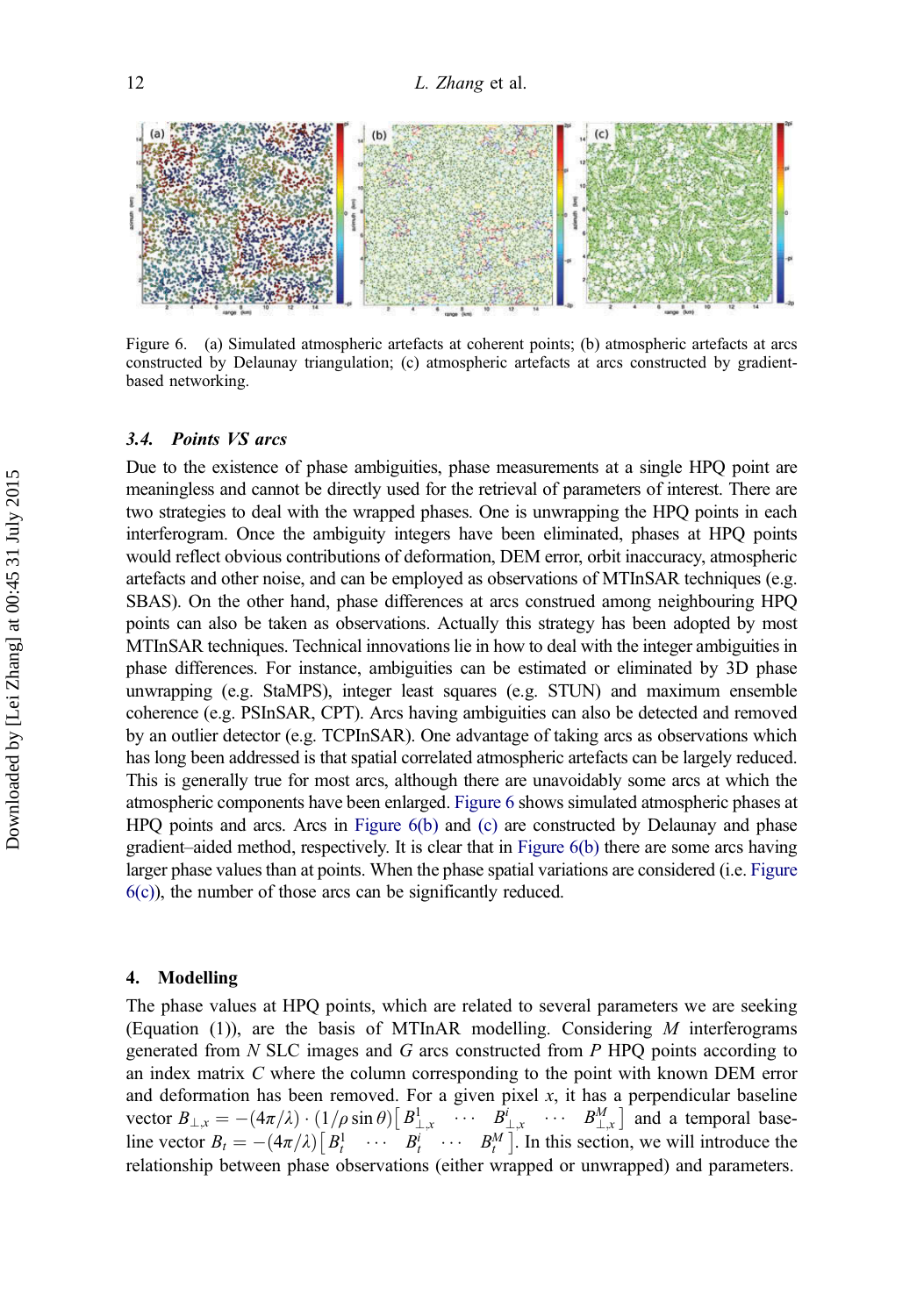# 4.1. Model for topographic error elimination

Recalling Equation (1), for a pixel x having an unwrapped topography-related phase observation in the *i*th differential interferogram ( $\phi_{\text{dint},x}^{i}$ ), the contribution of topographic error can be modelled as

$$
\phi_{\text{dint},x,\text{topo}}^{i} = -\frac{4\pi}{\lambda} \frac{\mathbf{B}_{\perp,x}^{i} h_{\text{res},x}}{R_{x}\sin\theta_{x}}
$$
(6)

Considering a stack of observations in  $M$  interferograms, the function model can be expressed as

$$
\phi_{\text{dint},x,\text{topo}} = B_{\perp,x} h_{\text{res},x} \tag{7}
$$

where  $\phi_{\text{dint},x,\text{topo}}$  is the observation vector contributed by topographic error, that is  $\left[\phi_{\text{dint},x,\text{topo}}^1 \quad \cdots \quad \phi_{\text{dint},x,\text{topo}}^i \quad \cdots \quad \phi_{\text{dint},x,\text{topo}}^M \right]^T$ .

However, as stated in [Section 3](#page-6-0), if the phases at HPQ points are wrapped, we have to use phase difference at arcs as observations. In this case, for a given arc  $(g)$  that is constructed by point  $x$  and one of its neighbouring point. The relationship between the phase difference  $(\Delta \phi_{\text{dint},g,\text{topo}}^i)$  and the relative topographic error  $(\Delta h_{\text{res},g})$  at the arc has an expression as

$$
\Delta \phi_{\text{dint},g,\text{topo}}^{i} = -\frac{4\pi}{\lambda} \frac{\mathbf{B}_{\perp,x}^{i} \Delta h_{\text{res},g}}{R_{x}\sin\theta_{x}}
$$
(8)

Similarly, we can get the vector form, as

$$
\Delta\phi_{\text{dint},x,\text{topo}} = B_{\perp,x} \Delta h_{\text{res},x} \tag{9}
$$

If the observation is dominated by the phase component related to topographic error, Equation (7) or Equation (9) can be used for topographic error estimation. Among current MTInSAR techniques, only StaMPS estimates the height-error-related component separately, while the direct parameter is not the height error but the so-called look angle error which is caused by the height error and the difference between the phase centre and the physical centre of the target (Hooper et al. [2004](#page-25-0)).

#### 4.2. Model for deformation estimation

SAR image pairs with different time span reflect the temporal evolution of deformation and therefore can be used to retrieve the deformation time series. However, current MTInSAR techniques seldom estimate the deformation time series directly. Instead, the direct parameters employed by MTInSAR techniques are the linear deformation rate or velocity vector. By doing this, the stability and reliability of solution can be improved. For a given point (x), let  $\bar{v}_x$  be the linear deformation rate and  $v_x$  be the deformation velocity vector including both linear and non-linear parts. Their relationships with the corresponding phase component vector are expressed as (Berardino et al. [2002](#page-24-0))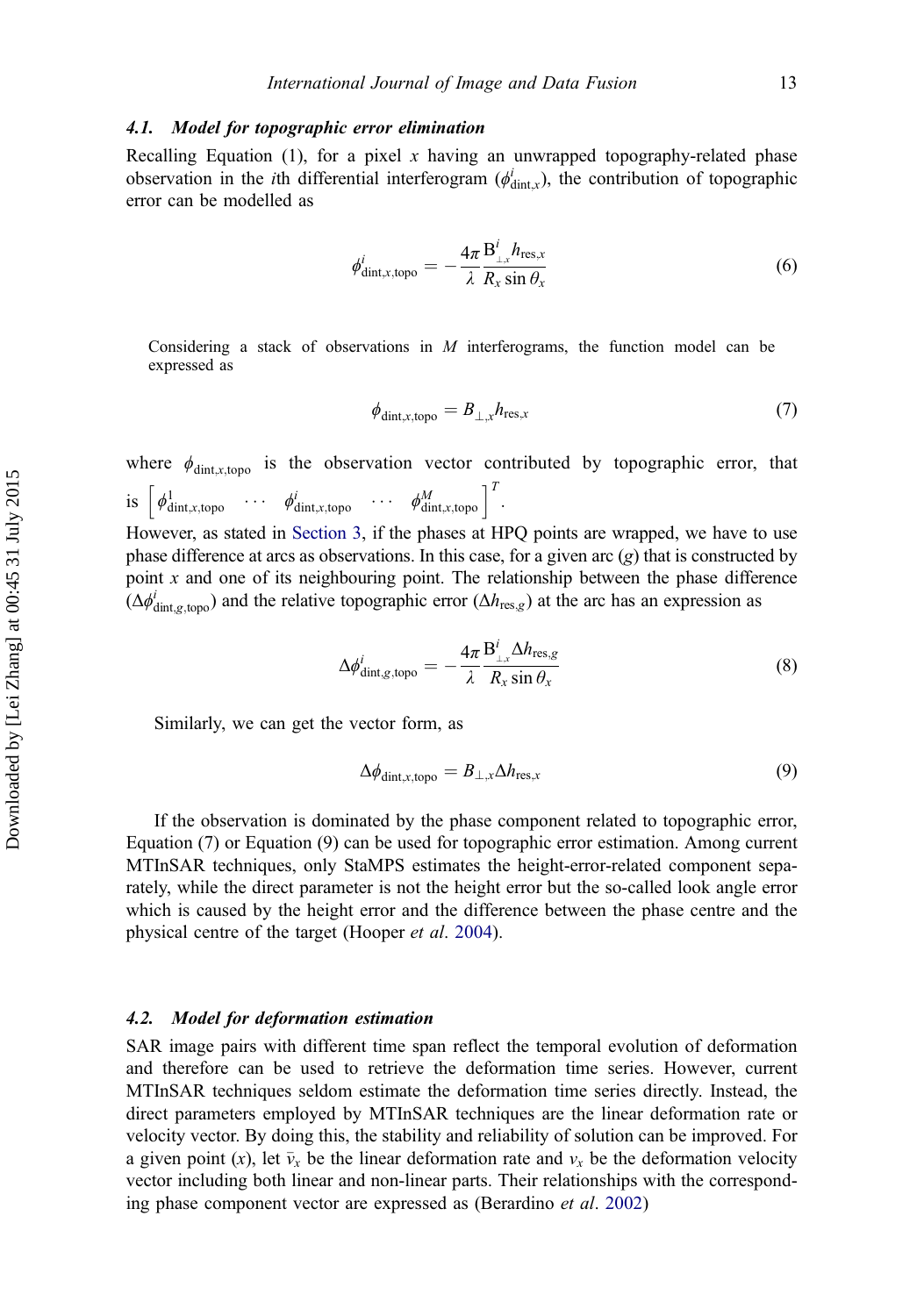$$
\phi_{\text{dint},x,\text{lindefo}} = B_{t,\text{sum}} \bar{v}_x
$$
\n
$$
\phi_{\text{dint},x,\text{defo}} = B_t v_x
$$
\n(10)

Similarly, for a given arc  $(g)$ , the vector of phase differences at the arc has a relationship with the relative deformation rate and deformation rate vector as (Zhang *et al.* [2011\)](#page-26-0)

$$
\Delta \phi_{\text{dint},g,\text{lindefo}} = B_t \Delta \bar{v}_g
$$
\n
$$
\Delta \phi_{\text{dint},g,\text{defo}} = B_t \Delta v_g
$$
\n(11)

# 4.3. Model for orbit error estimation

Orbit error in an interferogram can be modelled by a low-order polynomial. Since an interferogram is a linear combination of two SLC images, the orbit error can also be mathematically represented by a combination of two polynomials associated with SLC images. It should be noted that such polynomials do not have any physical meaning while by doing this the number of parameters to be estimated can be significantly reduced. Further assuming one reference image that is immune to the orbit error, the relative orbit error of a pixel x with coordinates  $(X, Y)$  with respect to the reference image is expressed as

$$
\Delta \phi_{orb,slc,x}^j = a^j X + b^j Y + c^j XY, \ j = 1, \cdots, N-1 \tag{12}
$$

where  $a^j$ ,  $b^j$  and  $c^j$  are the unknown coefficients. The defined polynomials can be combined to describe the orbit phase in any interferogram. In the following, we only consider the case of observations consisting of wrapped phases. The relative orbit errors at all arcs in an SLC image can be written as

$$
\Delta \phi'_{\text{orb,slc}} = a^i dX + b^i dY + c^i dXY, \ j = 1, \dots, N - 1 \tag{13}
$$

where  $dX$ ,  $dY$  and  $dXY$  are the vectors of pixel coordinate differences. The matrix form of Equation (12) is

$$
\Delta \phi_{\rm orb, slc}' = D' P_{\rm slc, orb}', j = 1, \dots, N - 1
$$
\n(14)

where  $D^j = [dX \ dY \ dXY]$  and  $P_{\text{slc,orb}}^j = [a_j \ b_j \ c_j]^T$ . Let A be a matrix for inter-<br>ferometric operation to generate M interferograms from N SLC images (Zhang *et al.* ferometric operation to generate  $M$  interferograms from  $N$  SLC images (Zhang et al. [2014\)](#page-26-0). The design matrix linking the observations at arcs and orbit error parameters is

$$
D_{\rm orb} = A \otimes D \tag{15}
$$

where  $\otimes$  denotes the Kronecker tensor product. The phase components due to orbit errors at all arcs of interferograms can then be defined as

$$
\Delta\phi_{\rm orb} = D_{\rm orb} P_{\rm orb} \tag{16}
$$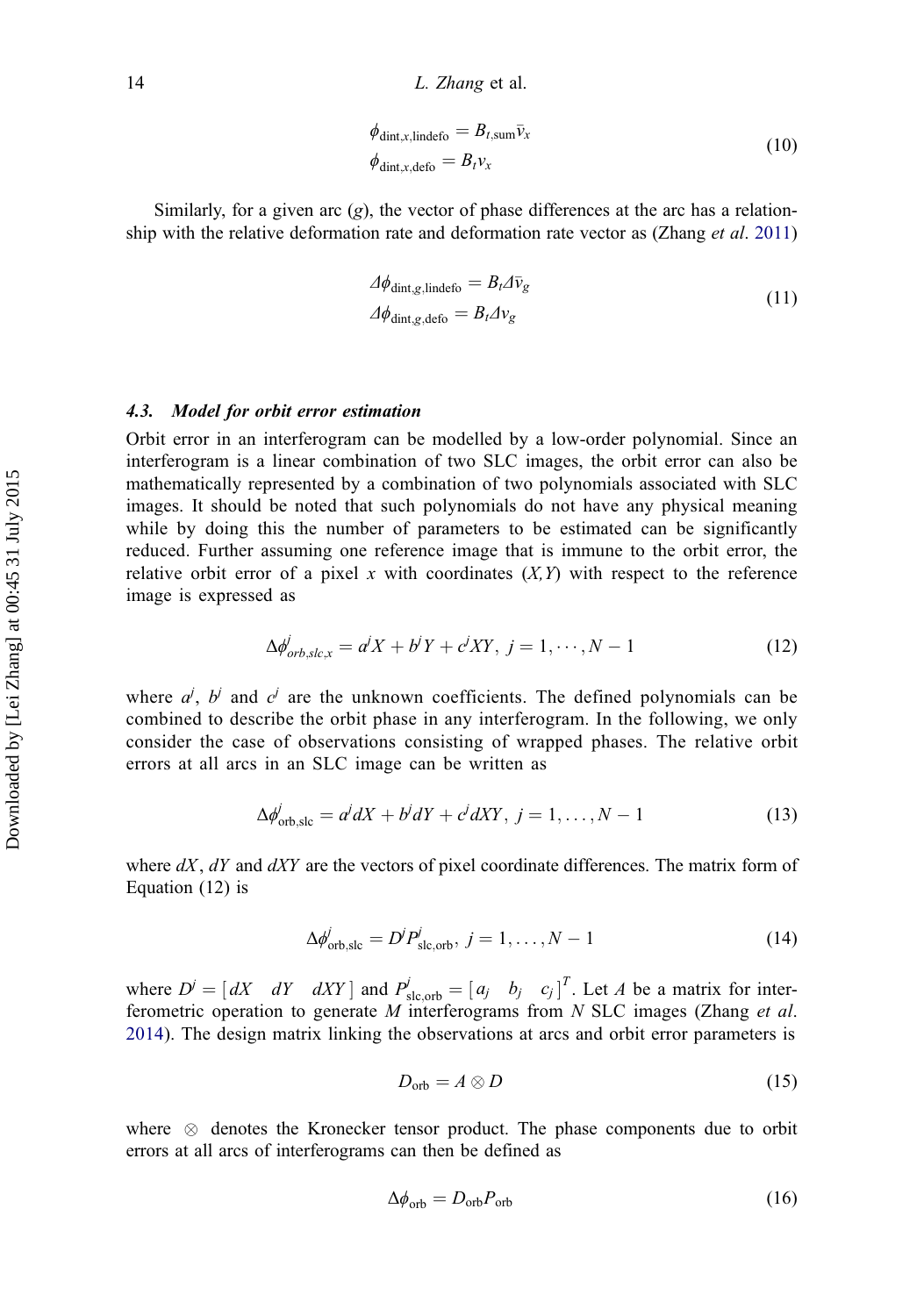We refer readers who are interested in the details of orbit error modelling to Zhang et al. [\(2014](#page-26-0)).

# 4.4. Typical MTInSAR models

#### 4.4.1. Point-based model

For the unwrapped phase observations, the contribution of DEM error and linear deformation is expressed as

$$
\phi_{\text{dint},x,\text{topo}} + \phi_{\text{dint},x,\text{lindefo}} = \begin{bmatrix} B_{\perp,x} & B_{t,\text{sum}} \end{bmatrix} \begin{bmatrix} h_{\text{res},x} \\ \bar{v}_x \end{bmatrix}
$$
(17)

Provided that the remained terms have a relatively small magnitude and can be safely taken as noise, the observation model for estimation of DEM error and linear deformation rate has the following form:

$$
\phi_{\text{dint},x} = \begin{bmatrix} B_{\perp,x} & B_{t,\text{sum}} \end{bmatrix} \begin{bmatrix} h_{\text{res},x} \\ \bar{v}_x \end{bmatrix} + \phi_{\text{noise}}
$$
(18)

After eliminating the phase contribution of DEM error, the remained phase is mainly contributed by deformation which can be modelled as

$$
\phi_{\text{dint},x,\text{defo}} = B_t v_x \tag{19}
$$

Although most current MTInSAR techniques employ two steps to separate DEM error and deformation signal, there is also a promising model proposed by Samsonov et al. ([2011](#page-26-0)) that can jointly estimate the DEM error and successive deformation rate vector from a set of unwrapped short baseline interferograms. The model can be expressed as (Samsonov et al. [2011\)](#page-26-0)

$$
\phi_{\text{dint},x} = \begin{bmatrix} B_{\perp,x} & B_{t,\text{sum}} \end{bmatrix} \begin{bmatrix} h_{\text{res},x} \\ v_x \end{bmatrix} + \phi_{\text{noise}}
$$
(20)

Since the number of unknowns in the model is larger than the effective observations whose number is one less than the amount of SLC images, least squares, as the solver, is enhanced by minimum-norm criteria that is implemented via singular value decomposition (SVD).

# 4.4.2. Arc-based model

Arc-based MTInSAR model can be derived similarly as point-based model. We give here directly the equation for estimation of relative topography error and deformation rate at arcs (Zhang et al. [2011\)](#page-26-0).

$$
\Delta \phi_{\text{dint},g} = \begin{bmatrix} B_{\perp,x} & B_{t,\text{sum}} \end{bmatrix} \begin{bmatrix} \Delta h_{\text{res},g} \\ \Delta \bar{\nu}_g \end{bmatrix} + \Delta \phi_{\text{noise},g} \tag{21}
$$

Orbit error can also be jointly modelled together with topographic error and deformation rate (Zhang et al. [2014\)](#page-26-0). The joint model has the form as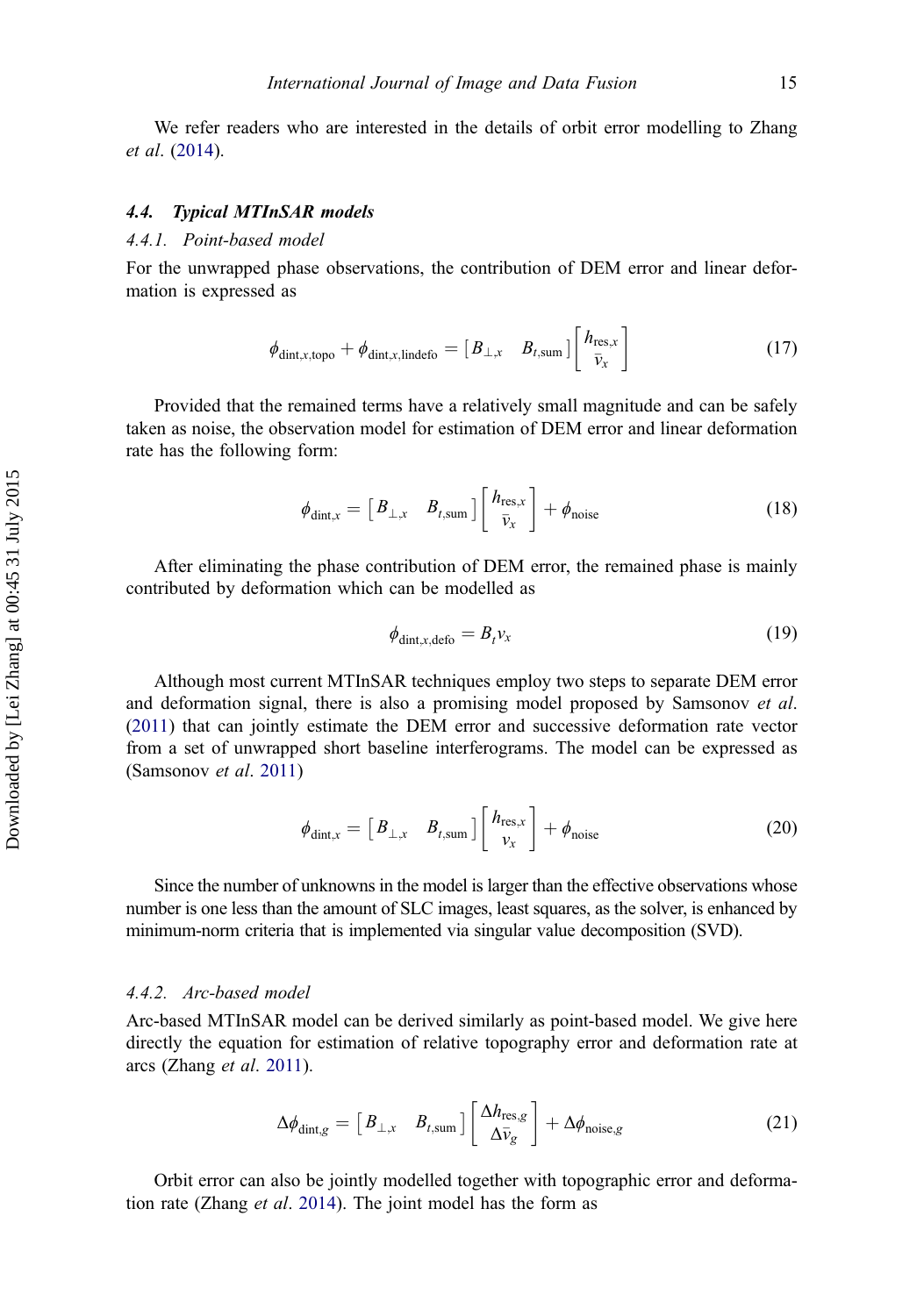$$
\Delta\phi_{\text{all,arcs}} = DP + \frac{W}{(M \times G) \times 1}
$$
\n(22)

<span id="page-17-0"></span>with

$$
D = [D_{\text{par}} \quad D_{\text{orb}}]
$$
  

$$
P = [P_{\text{par}} \quad P_{\text{orb}}]
$$
 (23)

where  $D_{\text{par}}$  is the design matrix relating the observations and deformation rate and topographic error at each coherent point except for one reference point, that is  $P_{\text{par}}$ .

#### 5. Parameter estimation

The advances in MTInSAR techniques have been driven by not only the availability of abundant SAR data but also the evolving parameter estimation methods. The bulk of studies of MTInSAR technique actually lie in how to retrieve deformation parameters from the wrapped phases at these high-quality points selected. The integer ambiguities associated with the phase measurements hinder a direct estimation, therefore one natural solution is unwrapping each interferogram first to eliminate the ambiguities, which is a routine processing of SBAS. This solution is preferred by SBAS simply because successful unwrapping at selected points is only possible for interferograms with relatively short baselines. However, in some extreme cases the success rate cannot be guaranteed, which motivated the development of robust parameter estimation methods (e.g. Lauknes *et al.*) [2011\)](#page-25-0) that can well suppress the effects of wrongly unwrapped phases at the cost of low computing efficiency. When solving deformation time series from these phases without phase ambiguities (see Equation (18)), it is possible that the number of observations is not enough for parameter estimation. In other words, the design matrix is rank deficient, which means there are an infinite number of solutions. To tackle this problem, SVD has been proposed and used by SBAS (Beradino *et al.*, [2002\)](#page-24-0). The reason why SVD could result in a reasonable solution in many cases is that by SVD a minimum-norm constraint has been added to the parameters besides the least squares criterion. This constraint is reasonable when taking velocities at each temporal intervals rather than deformations as parameters, an inherent requirement of SBAS. Besides directly unwrapping the observations, there are several methods that estimate the parameters directly from wrapped phases. Among them the most widely used one is denoted as temporal coherence maximisation (Ferretti *et al.* [2001](#page-25-0), Colesanti *et al.* [2003](#page-24-0), Mora *et al.* [2003\)](#page-25-0). As a non-linear inversion problem, the method conducts a search through the solution space to maximise a temporal coherence index and therefore determine the parameters, typically the DEM errors and the predefined deformation model (e.g. linear rate). 3D unwrapping implemented in StamMPS is also an excellent method. Integer phase ambiguities can also be taken as parameters together with those of our interests as proposed by Kampes and Hanssen ([2004](#page-25-0)). Integer least squares is then used to resolve the solution. In addition, linear inversion is also possible for parameter estimation directly from wrapped phases provided that the observations having phase ambiguities can be well detected and removed. This is the theoretical basis of methods proposed by Zhang *et al.* ([2011](#page-26-0), [2012\)](#page-26-0). In the following, we will give a brief introduction on these estimation methods.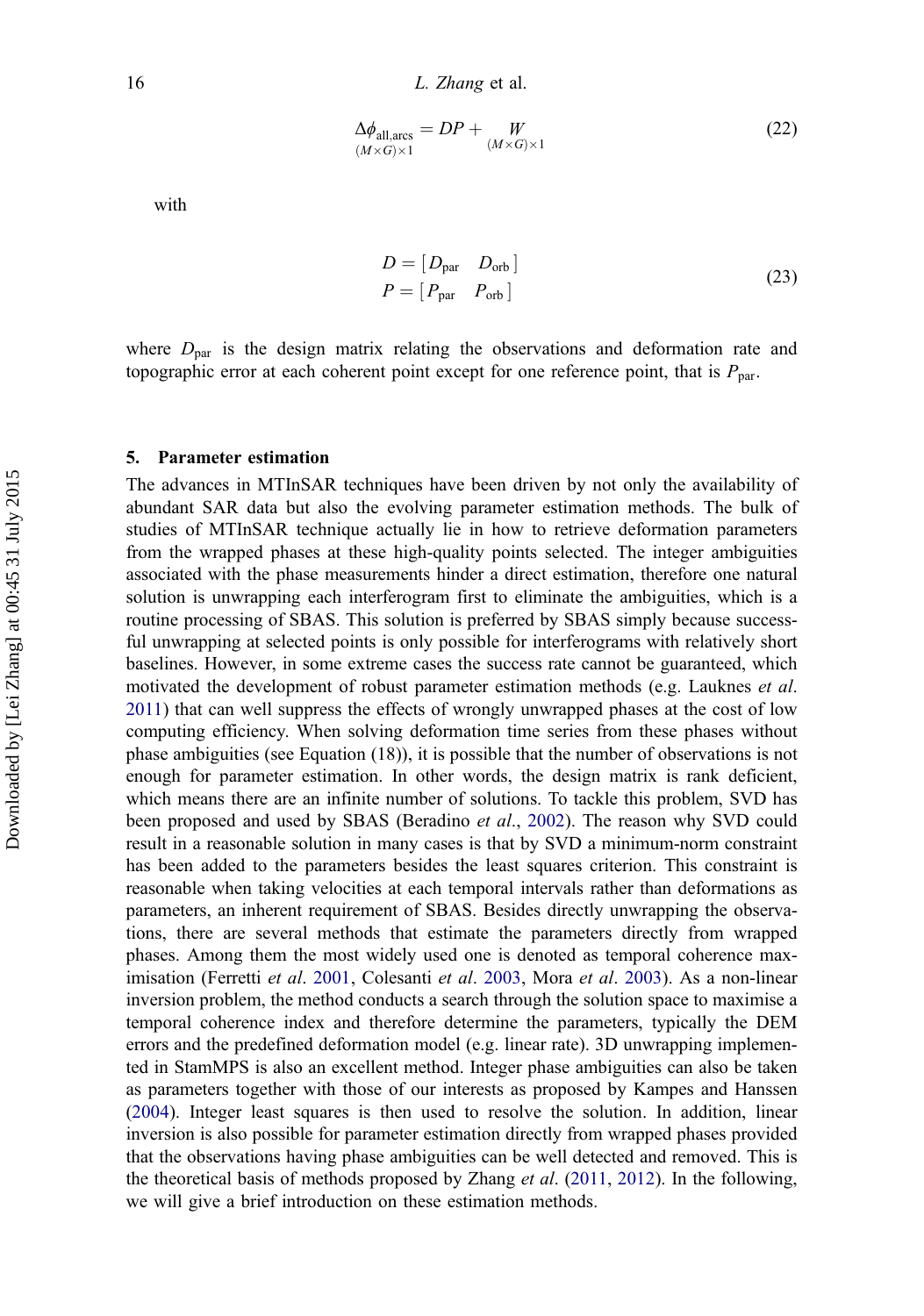#### 5.1. Linear inversion with unwrapped observations

When the observations are the unwrapped phases, the parameters can be retrieved by a least squares approach from Equation (18).

$$
\begin{bmatrix}\n\hat{h}_{\text{res},x} \\
\hat{v}_x\n\end{bmatrix} = (B_x \mathbf{T} B_x)^{-1} B_x \mathbf{T} \phi_{\text{dint},x}
$$
\n(24)

where  $B_x = \begin{bmatrix} B_{\perp,x} & B_{t,sum} \end{bmatrix}$ . It should be noted that although there are two resolved parameters, in SBAS only the DEM error term  $(h)$  is used for eliminating the phase component caused by topographic residuals. A re-unwrapping operation at the HPQ points is closely followed to reduce the unwrapping errors caused by topographic residuals. From the re-unwrapped phases where the deformation-related signal is dominated, the deformation rates at successive temporal intervals can be resolved by minimum-norm least squares, which in SBAS technique are implemented by SVD.

# 5.2. Linear inversion with wrapped observations

#### 5.2.1. Integer least squares

When the observations are the wrapped phase differences at arcs and the parameters are velocity difference ( $\Delta v_g$ ), height error difference ( $\Delta h_g$ ) and integer ambiguities (N) in a total of M interferograms, Equation (21), can be rewritten as (Kampes [2006\)](#page-25-0)

$$
\Delta \phi_{\text{dint},g} = \begin{bmatrix} -2\pi & & & \\ & -2\pi & & \\ & & \ddots & \\ & & & -2\pi \end{bmatrix} \begin{bmatrix} N^1 \\ N^2 \\ \vdots \\ N^M \end{bmatrix} + B_g \begin{bmatrix} \Delta h_{\text{res},g} \\ \Delta \bar{v}_g \end{bmatrix} + \Delta \phi_{\text{noise}} \tag{25}
$$

For each arc, M integer ambiguities and two real-valued parameters have to be estimated from M observed wrapped phase differences. The solution to this system can only be obtained by using *a priori* knowledge of the integer nature of the ambiguities (Kampes and Hanssen [2004](#page-25-0)). Integer least squares method is used by STUN for parameter estimation.

#### 5.2.2. Least squares with ambiguity detector

For an MTInSAR system in which multi-master interferograms with short baselines (spatial and temporal) are involved, there are usually sufficient arcs constructed by neighbouring coherent pixels that do not have phase ambiguities. If these arcs can be reliably identified, parameter estimation on these arcs can be greatly simplified. For any arc regardless of phase ambiguities, the least squares solution of unknowns from Equation (21) is as follows:

$$
\begin{bmatrix}\n\Delta h_{\text{res},g} \\
\Delta v_g\n\end{bmatrix} = (B_g^T \mathbf{P}_g B_g)^{-1} (B_g^T \mathbf{P}_g \Delta \phi_{\text{dint},g})
$$
\n
$$
R = \Delta \phi_{\text{dint},g} - (B_g^T \mathbf{P}_g B_g)^{-1} (B_g^T \mathbf{P}_g \Delta \phi_{\text{dint},g})
$$
\n(26)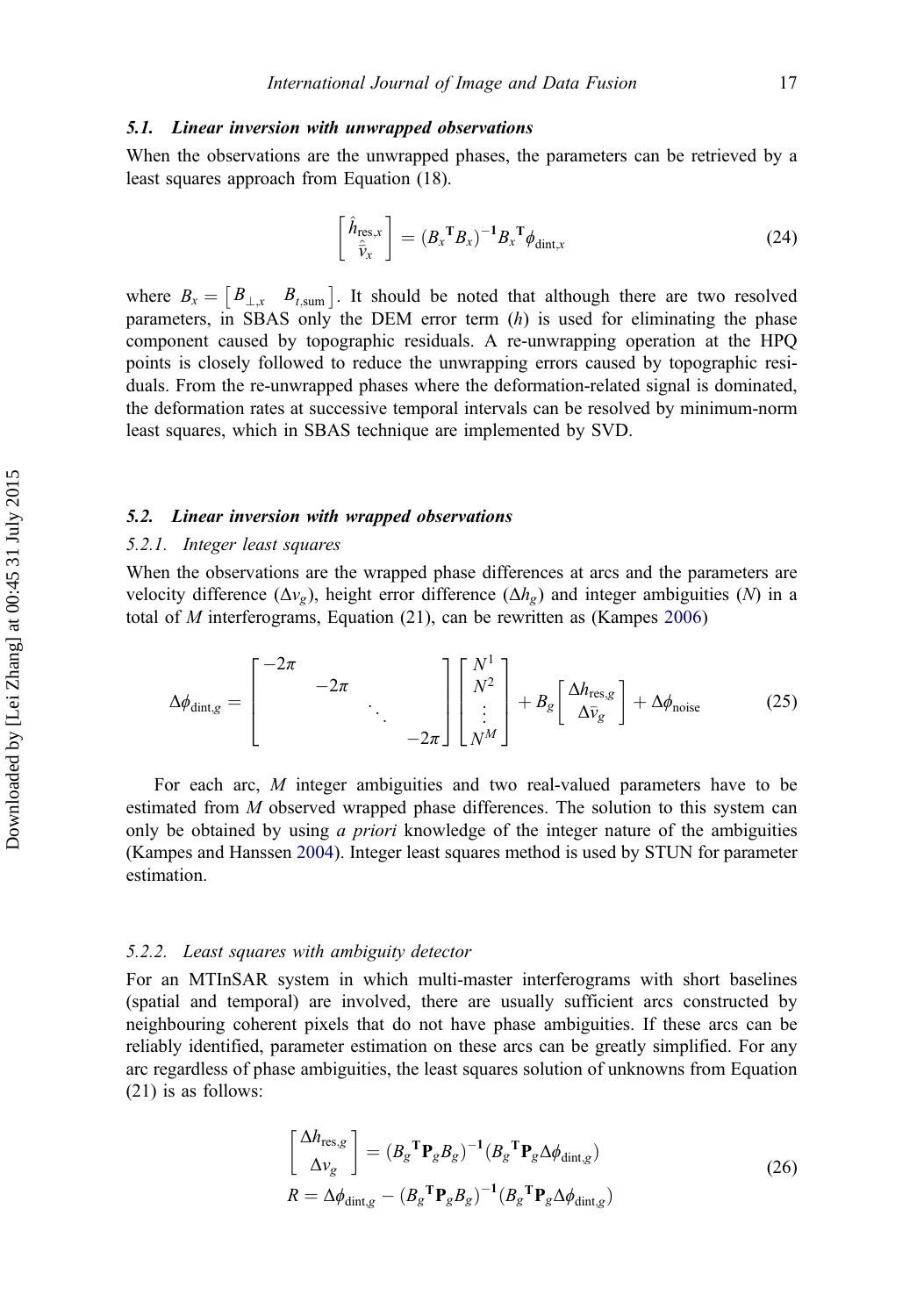where R is the least squares residual vector and  $P_{\alpha}$  is the weight matrix, which can be obtained by taking the inverse of a prior variance matrix of the double-difference phases (Zhang *et al.* [2011\)](#page-26-0). Experience shows that the least squares residuals for an arc with and without phase ambiguities are quite different, indicating that phase ambiguities can bias the parameter estimation significantly (Zhang et al. [2011](#page-26-0), [2012\)](#page-26-0). Therefore, an ambiguity detector can be designed by taking account of the least squares residuals. After removing the arcs with phase ambiguities, parameters for the remaining arcs are integrated to obtain parameter estimates at all coherent points with respect to a designated reference point.

#### 5.3. Non-linear inversion with wrapped observations

Since observation vector is ambiguous, the parameter estimation from Equation (19) is a non-linear inversion problem. A temporal coherence index  $(\gamma_e)$  is commonly used for this inversion (Ferretti et al. [2001](#page-25-0), Mora et al. [2003](#page-25-0)). Given a total of M interferograms,  $\gamma_g$  is defined as

$$
\gamma_g = \frac{1}{M} \left| \sum_{i=1}^{M} e^{-j\Delta \phi^i_{\text{noise},g}} \right| \tag{27}
$$

where  $j = \sqrt{-1}$ . By setting appropriate variation ranges for the velocity difference ( $\Delta v_g$ )<br>and beight error difference ( $\Delta h$ ) one can search for the maximum coherence, y and height error difference  $(\Delta h_{\text{res},g})$ , one can search for the maximum coherence,  $\gamma_g$ , within the specified two-dimensional ranges using small sampling intervals. Then the values for  $\Delta v_g$  and  $\Delta h_{res,g}$  can be found. When  $\Delta v_g$  and  $\Delta h_{res,g}$  for all neighbouring pixel sets are determined, the absolute values of DEM error and linear deformation rate at each coherent pixel can be derived through spatial integration with respect to an arbitrary reference point, where the DEM error and linear deformation rate are known or assumed to be zero. Note that the solution search can only be successfully performed under the condition of  $\left| \omega_{i,x,y}^{k} \right|$  $\left| \langle \pi, \text{ which can be met in most cases. The method is applicable to both } \right|$ single-master and multiple-master InSAR stacks. However, the limitation associated with this method is that the solution searched cannot be guaranteed to be unique. In other words, there are several solutions corresponding to the same peak at some arcs. As an example, [Figure 7](#page-13-0) shows the coherence map at the solution searching procedure at one arc where more than one solution pairs can reach the peak of ensemble coherence.

#### 5.4. 3D phase unwrapping

There is another popular way to retrieve the deformation parameters, termed 3D phase unwrapping (Hooper [2006](#page-25-0)), which is implemented in StaMPS. It is based on the fact that phase differences at arcs usually appear to have small spatial variations (typically less than half a cycle) while having large temporal variations. In 3D wrapping, the phase differences at arcs are first unwrapped in temporal domain under the assumption that the deformation signal is smooth. The unwrapped results are used to build a probability density function for the phase differences at arcs in each interferogram and then the optimisation routines of statistical-cost, network-flow algorithm for phase unwrapping (SNAPHU) (Chen [2001\)](#page-24-0) are applied to search for the most likely positions of phase ambiguities. The cost function is derived not only by SNAPHU itself but also by some additional requirements such as that phase jumps cannot be placed between grid cells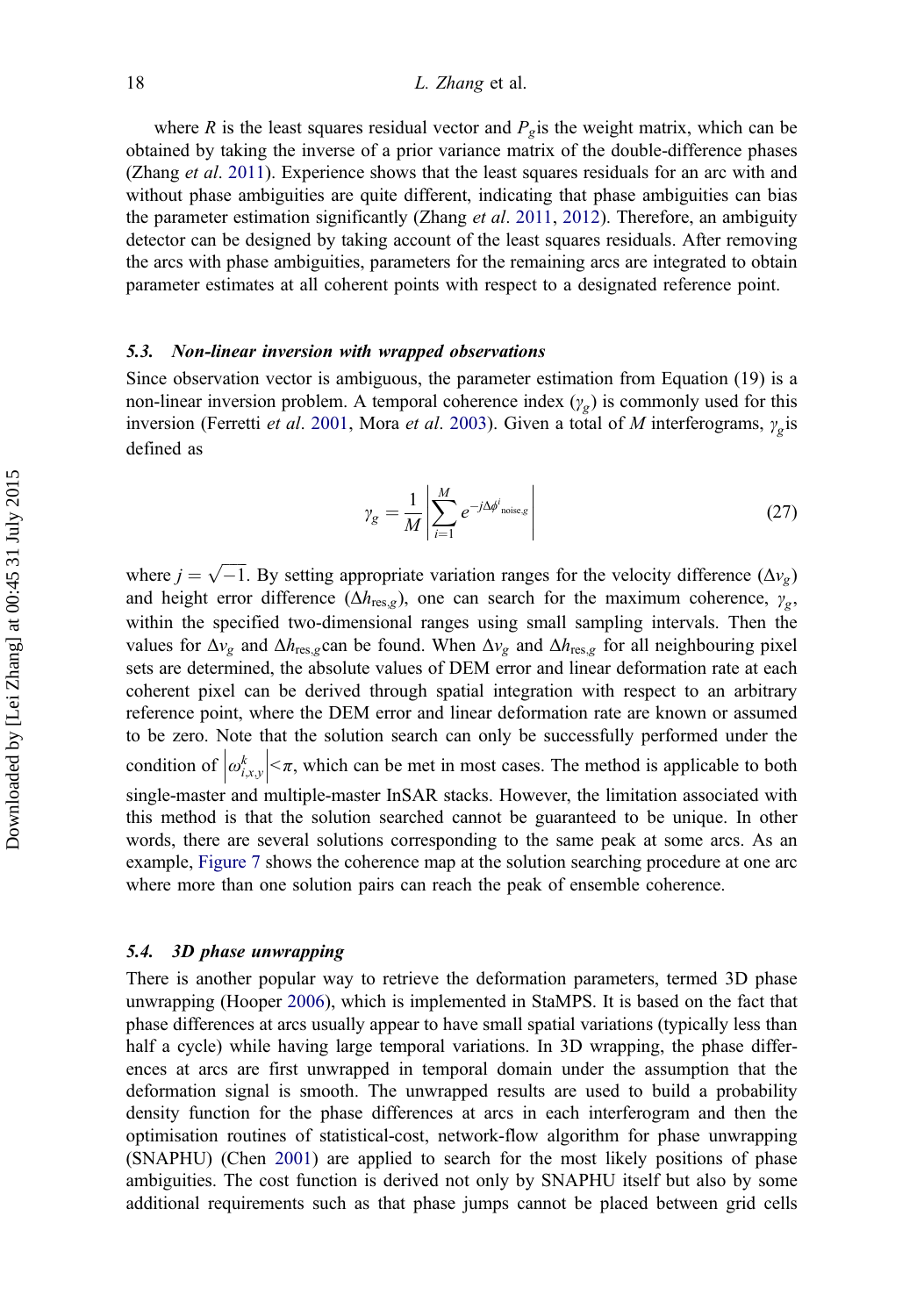

Figure 7. An example of solution space searching used by PSI where multiple parameters correspond to the same peak of ensemble coherence, indicating that unique solution cannot be guaranteed.

interpolated from the same sparse value and that the probability of phase jumps between other cells depends on the evolution of the phase difference between the cells with time (Sousa et al. [2011\)](#page-26-0).

As a summary, Table 1 shows the estimators used by several current MTInSAR techniques where the observation type as well as the methods for coherent point selection are also addressed.

# 5.5. Deformation estimation over Zhanghua-Yunlin area in Taiwan

We conduct a comparative study over four parameter estimators (i.e. linear inversion with ambiguity detector used in TCPInSAR, 3D unwrapping used in StaMPS and least squares used in SBAS and Samsonov's method) aiming to validate their performance. A total of 14 Envisat/ASAR images acquired from January 2007 to September 2008 over Zhanghua-Yunlin area [\(Figure 8\)](#page-21-0) in Taiwan are used as testing data. The HPQ points are selected, respectively, using phase stability method and improved coherence map method. It is clear

| Techniques          | Interferogram type Observation Point selection |       |                      | Parameter solver                          |
|---------------------|------------------------------------------------|-------|----------------------|-------------------------------------------|
| PSInSAR/<br>PSI     | Single master                                  | Arc   | ADI.                 | Temporal coherence<br>maximisation        |
| <b>SBAS</b>         | Multiple master                                | Point | Coherence            | Minimum-norm least squares                |
| <b>StaMPS</b>       | Single/multiple<br>master                      | Arc   | Phase stability      | 3D unwrapping                             |
| <b>CPT</b>          | Multiple master                                | Arc   | ADI and<br>coherence | Temporal coherence<br>maximisation        |
| <b>STUN</b>         | Single master                                  | Arc   | ADI and SCR          | Weighted integer least squares            |
| P <sub>i-rate</sub> | Multiple master                                | Point | Coherence            | Least squares with Laplacian<br>smoothing |
| <b>IPTA</b>         | Single master                                  | Arc   | ADI and SD           | Temporal coherence<br>maximisation        |
|                     | Samsonov's Multiple master                     | Point | Coherence            | Minimum-norm least squares                |
|                     | TCPInSAR Multiple master                       | Arc   | Coherence            | Least squares with ambiguity<br>detector  |

Table 1. Comparison among parameter solvers used by current MTInSAR techniques.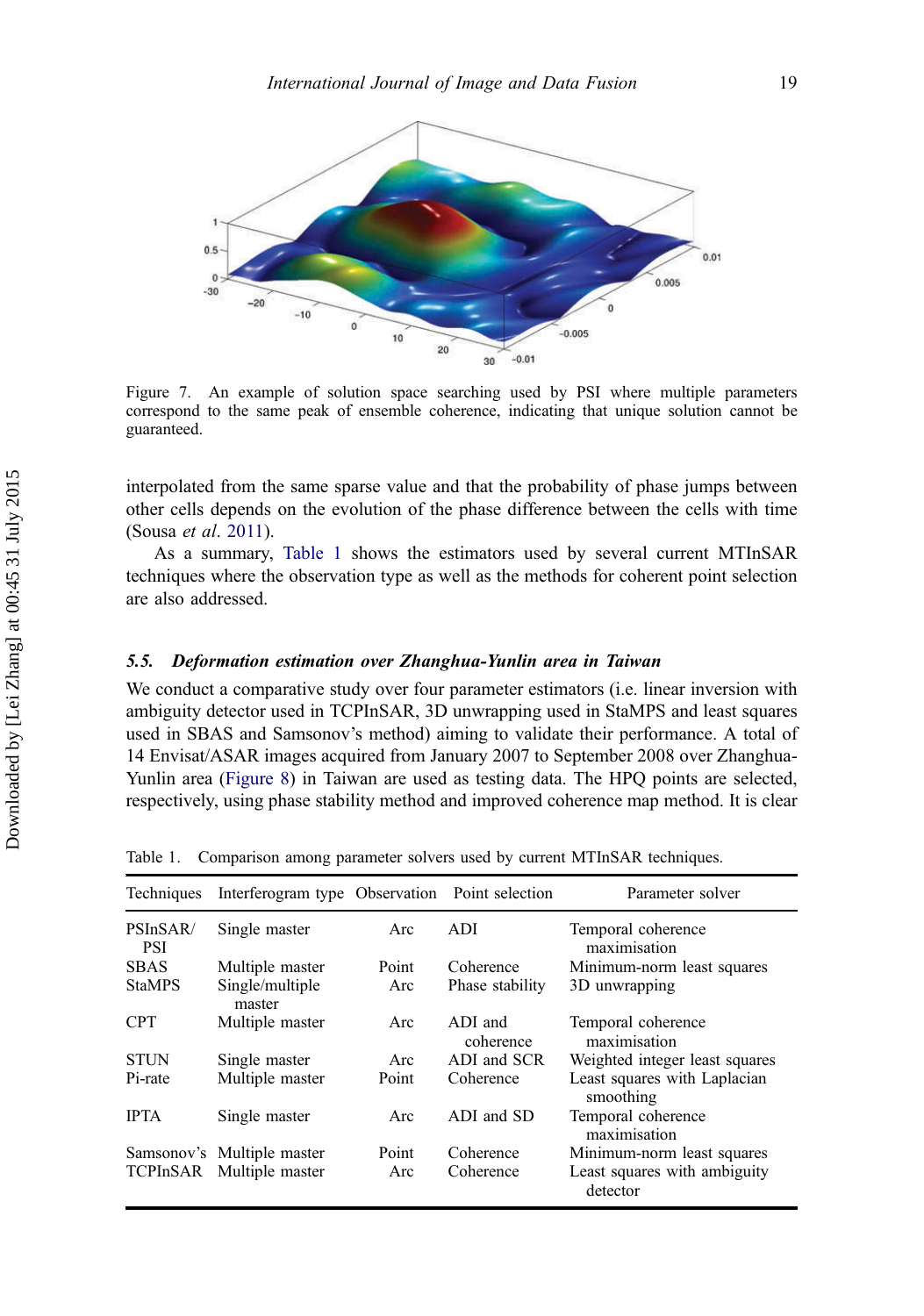<span id="page-21-0"></span>

Figure 8. The location of the study area overlapped on SRTM DEM Map. The box outlines the studied area.

that both methods can select abundant HPQ points in the area of interest. Following the respective estimation procedure, the deformation signal has been retrieved and the deformation rates are shown in [Figure 9](#page-22-0). A comparison among InSAR-derived deformation time series at five GPS stations is shown in [Figure 10.](#page-23-0) It is observed that the deformation patterns retrieved by these estimators are generally consistent, while there are areas having discrepancy. In our opinion, the discrepancy is mainly resulted by improper selection of parameters (e.g. window size of the filter and threshold) when implementing these estimators and cannot indicate one method has better performance than others.

#### 6. Conclusion

The MTInSAR technique is gaining more and more popularity for deformation monitoring over the past decade. Compared with the original form, the MTInSAR technique itself has evolved significantly almost in every step of the processing chain. However, the ultimate goal of technique remains unchanged. How to accurately retrieve the signals of interests at highest resolution in a most efficient way is always the central concern of current MTInSAR technical branches. To this end, abundant advanced algorithms have been developed and some of them released as open-source software packages have achieved vast applications. The progress in MTInSAR techniques indeed provides a solid underpinning for its future development. There are several possible areas for further research including efforts aimed at:

(1) Providing optimal observations for MTInSAR technique. The starting point of all MTInSAR techniques is the co-registered SAR images. The co-registration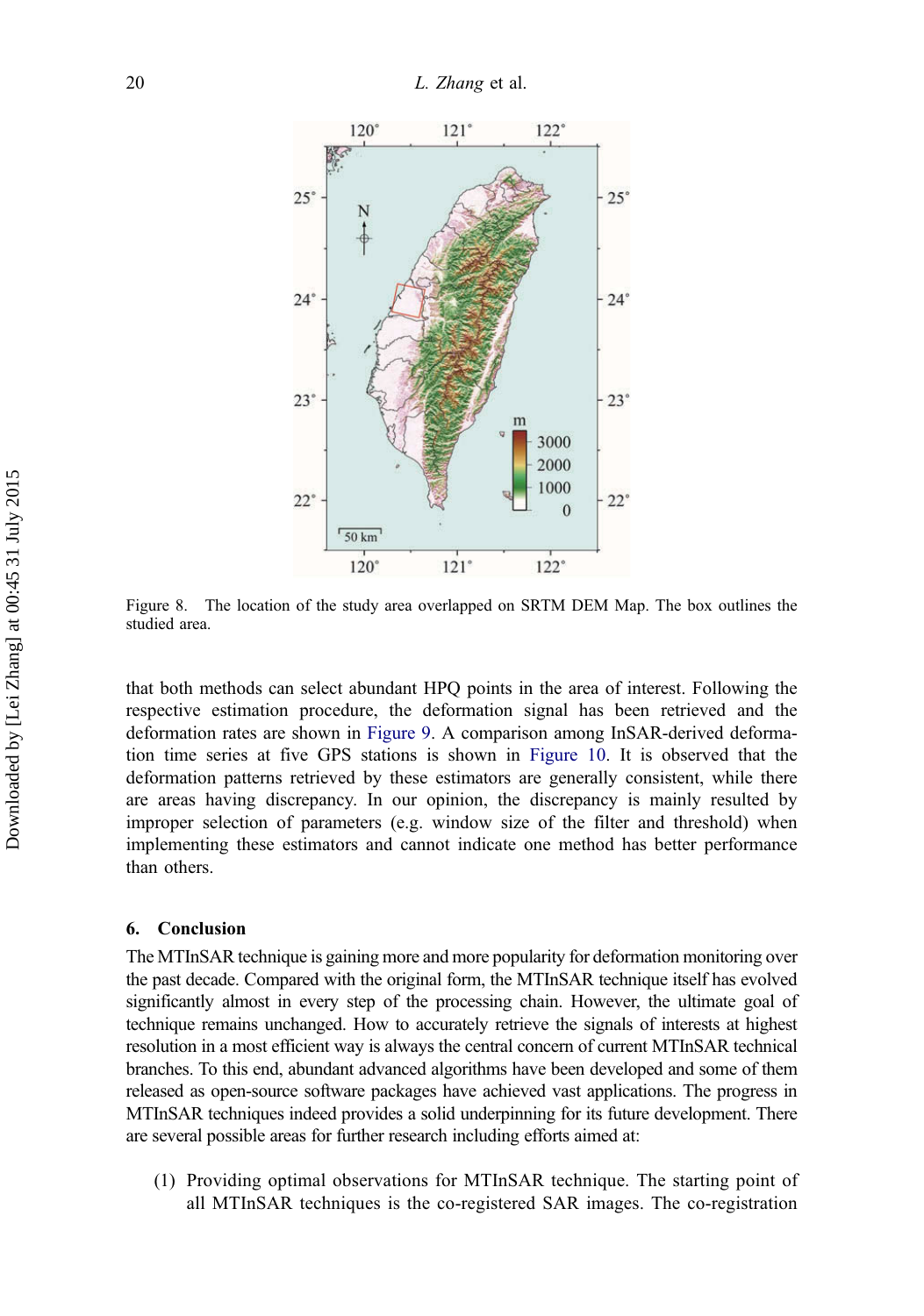<span id="page-22-0"></span>

Figure 9. Comparison among deformation results retrieved by four MTInSAR methods: (a) SBAS; (b) Samsonov's SBAS; (c) StaMPS and (d) TCPInSAR. The black square (gs21) represents the reference point and the black triangles are the GPS stations for comparison of InSAR-derived deformation time series.

is designed for the whole image rather than the HPQ points, which could result in possible phase errors for HPQ points. A HPQ-based co-registration strategy should be developed to avoid such error. Many thresholds are used in current MTInSAR techniques for like, HPQ selection, interferogram selection and also for parameter estimation, while proper selection of these thresholds is sometimes very challenging and often largely depends operators' experience. It actually indicates current techniques should be further optimised. In addition, there is still room for improvement on network construction for arc-based MTInSAR techniques, so that the constructed arcs have proper density and can better suppress the effects of atmospheric artefacts.

(2) Advanced modelling. Joint estimation of several signals together can better utilise the spatial–temporal features of these signals and therefore better isolate the interested signals, which has been proved effective by, for example a joint model for simultaneous estimation of orbit error and deformation. However, there is no robust model for jointly estimating the DEM error and deformation time series. Such a model will be particularly helpful for multiple-master-based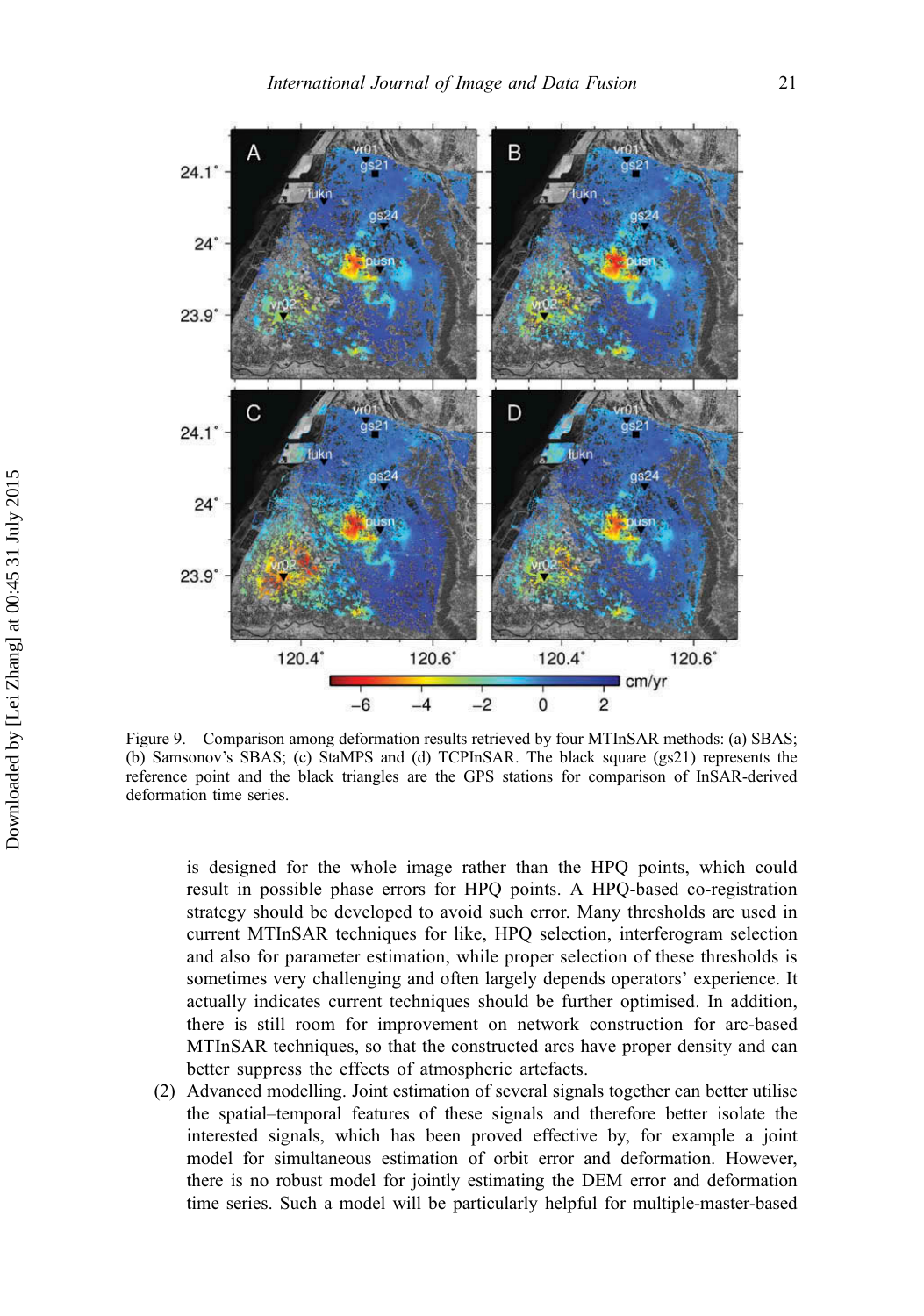<span id="page-23-0"></span>

Figure 10. Deformation time series derived by the four MTInSAR methods at five GPS stations shown in [Figure 9](#page-22-0).

MTInSAR techniques where the topography error is often poorly estimated due to improper assumption of deformation evolution.

- (3) Developing a universal parameter estimator. Although many parameter estimators are available in current MTInSAR techniques, it is quite often to see discrepancies existing among the results from these estimators. It partially reflects the limitations of these estimators. Actually there is a lack of a universal estimator. When designing an estimator, we should consider how well it can estimate the phase ambiguity or avoid the phase unwrapping error and how well it can suppress or even estimate the atmospheric artefacts. If the estimator can well meet the aforementioned requirements, its applicability is expected to be universal.
- (4) Designing a proper quality assessment method. Quality assessment of InSARderived results is not an easy task. Obviously the comparison with other measurements (e.g. those from levelling and GPS) that are wildly used in publications owns many limitations and cannot be accepted as an effective method. Variance and covariance component estimation (VCE) from phase residuals can also not reliably tell the accuracy of the estimated parameters simply due to the existence of atmospheric artefacts. Proper quality assessment via VCE could be possible provided that the atmospheric artefacts can be well isolated.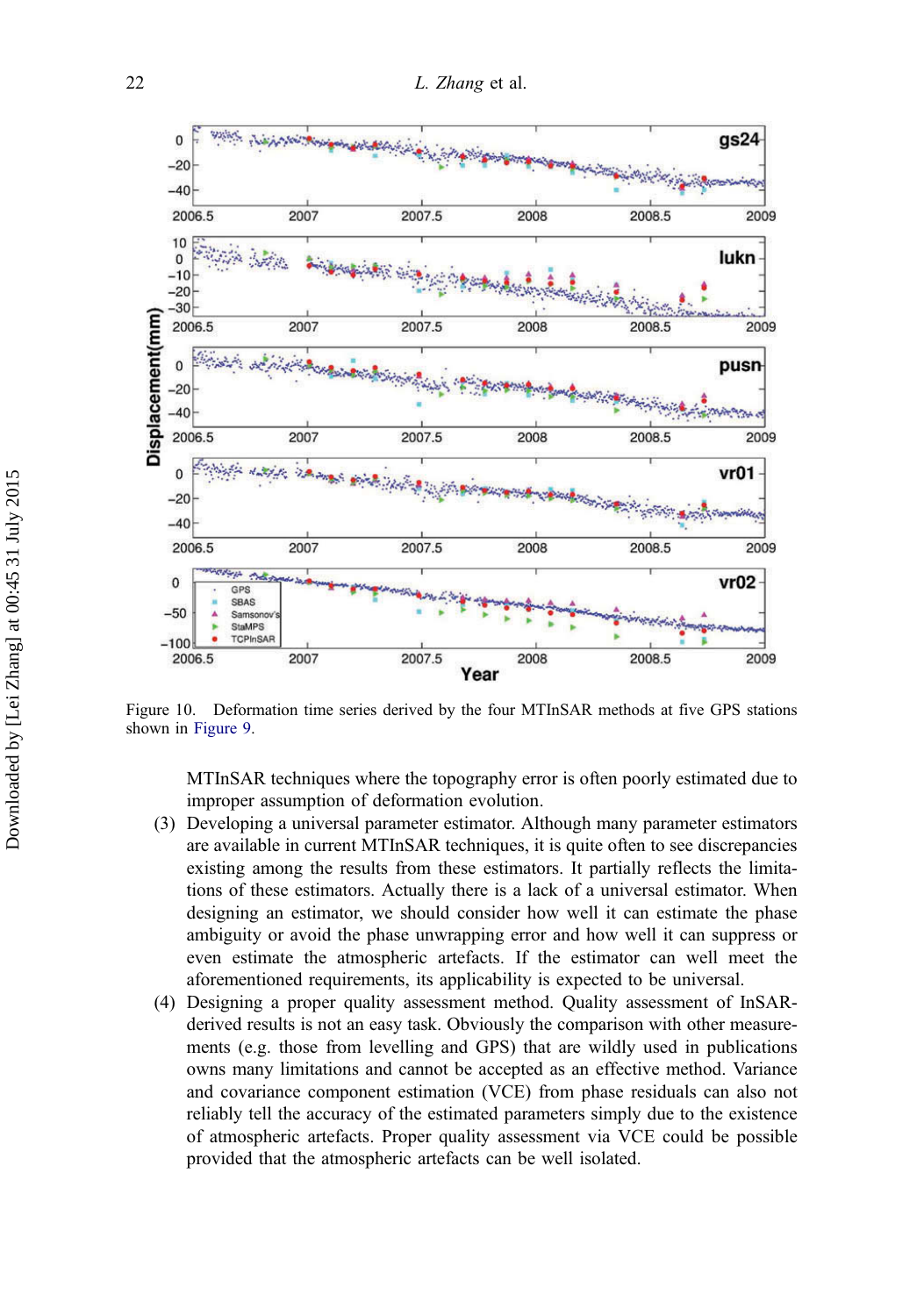<span id="page-24-0"></span>The Envisat/ASAR data used in the study are copyrighted by European Space Agency.

#### Disclosure statement

No potential conflict of interest was reported by the authors.

#### Funding

The research is partly supported by the Research Grants Council of the Hong Kong Special Administrative Region [project number PolyU 5381/13E], [project number PolyU 152214/14E], [project number PolyU 152043/14E]; the National Natural Science Foundation of China [grant number 41304011], [grant number 41374013], [grant number 41222027]; public welfare project of National Administration of Surveying, Mapping and Geoinformation of China.

# References

- Adam, N., 2004. Development of a scientific permanent scatterer system: modifications for mixed ERS/ENVISAT time series. ENVISAT and ERS Symposium, Salzburg, Austria, 6–10 September, 2004, pp. 1–9.
- Adam, N., et al., 2009. Practical persistent scatterer processing validation in the course of the Terrafirma project. Journal of Applied Geophysics, 69 (1), 59–65. doi:[10.1016/j.](http://dx.doi.org/10.1016/j.jappgeo.2009.07.002) [jappgeo.2009.07.002](http://dx.doi.org/10.1016/j.jappgeo.2009.07.002)
- Berardino, P., et al., 2002. A new algorithm for surface deformation monitoring based on small baseline differential SAR interferograms. IEEE Transactions on Geoscience and Remote Sensing, 40 (11), 2375–2383. doi:[10.1109/TGRS.2002.803792](http://dx.doi.org/10.1109/TGRS.2002.803792)
- Biggs, J., et al., 2007. Multi-interferogram method for measuring interseismic deformation: Denali Fault, Alaska. Geophysical Journal International, 170 (3), 1165–1179. doi:[10.1111/gji.2007.170.issue-3](http://dx.doi.org/10.1111/gji.2007.170.issue-3)
- Casu, F., Manzo, M., and Lanari, R., 2006. A quantitative assessment of the SBAS algorithm performance for surface deformation retrieval from DInSAR data. Remote Sensing of Environment, 102 (3–4), 195–210. doi:[10.1016/j.rse.2006.01.023](http://dx.doi.org/10.1016/j.rse.2006.01.023)
- Chang, L. and Hanssen, R.F., 2014. Detection of cavity migration and sinkhole risk using radar interferometric time series. Remote Sensing of Environment, 147, 56–64. doi:[10.1016/j.rse.2014.03.002](http://dx.doi.org/10.1016/j.rse.2014.03.002)
- Chen, C.W., 2001. Statistical-cost network-flow approaches to two-dimensional phaseunwrapping for radar interferometry. Thesis (PhD). Stanford University.
- Cigna, F., et al., 2014. Simulating SAR geometric distortions and predicting persistent scatterer densities for ERS-1/2 and ENVISAT C-band SAR and InSAR applications: nationwide feasibility assessment to monitor the landmass of Great Britain with SAR imagery. Remote Sensing of Environment, 152, 441–466. doi:[10.1016/j.rse.2014.06.025](http://dx.doi.org/10.1016/j.rse.2014.06.025)
- Colesanti, C., et al., 2003. Monitoring landslides and tectonic motions with the permanent scatterers technique. Engineering Geology, 68 (1–2), 3–14. doi:[10.1016/S0013-7952\(02\)00195-3](http://dx.doi.org/10.1016/S0013-7952(02)00195-3)
- Crosetto, M., et al., 2010. Persistent scatterer interferometry. Photogrammetric Engineering & Remote Sensing, 76 (9), 1061–1069. doi:[10.14358/PERS.76.9.1061](http://dx.doi.org/10.14358/PERS.76.9.1061)
- Ding, X.-L., et al., 2008. Atmospheric effects on InSAR measurements and their mitigation. Sensors, 8 (9), 5426–5448. doi:[10.3390/s8095426](http://dx.doi.org/10.3390/s8095426)
- Fattahi, H. and Amelung, F., 2013. DEM error correction in InSAR time series. Geoscience and Remote Sensing, IEEE Transactions on, 51 (7), 4249–4259. doi:[10.1109/TGRS.2012.2227761](http://dx.doi.org/10.1109/TGRS.2012.2227761)
- Feng, G., et al., 2010. Coseismic fault slip of the 2008 Mw 7.9 Wenchuan earthquake estimated from InSAR and GPS measurements. Geophysical Research Letters, 37, 1. doi:[10.1029/](http://dx.doi.org/10.1029/2009GL041213) [2009GL041213](http://dx.doi.org/10.1029/2009GL041213)
- Ferretti, A., et al., 2011. A new algorithm for processing interferometric data-stacks: SqueeSAR. IEEE Transactions on Geoscience and Remote Sensing, 49 (9), 3460–3470. doi:[10.1109/](http://dx.doi.org/10.1109/TGRS.2011.2124465) [TGRS.2011.2124465](http://dx.doi.org/10.1109/TGRS.2011.2124465)
- Ferretti, A., Prati, C., and Rocca, F., 2000. Nonlinear subsidence rate estimation using permanent scatterers in differential SAR interferometry. IEEE Transactions on Geoscience and Remote Sensing, 38 (5), 2202–2212. doi:[10.1109/36.868878](http://dx.doi.org/10.1109/36.868878)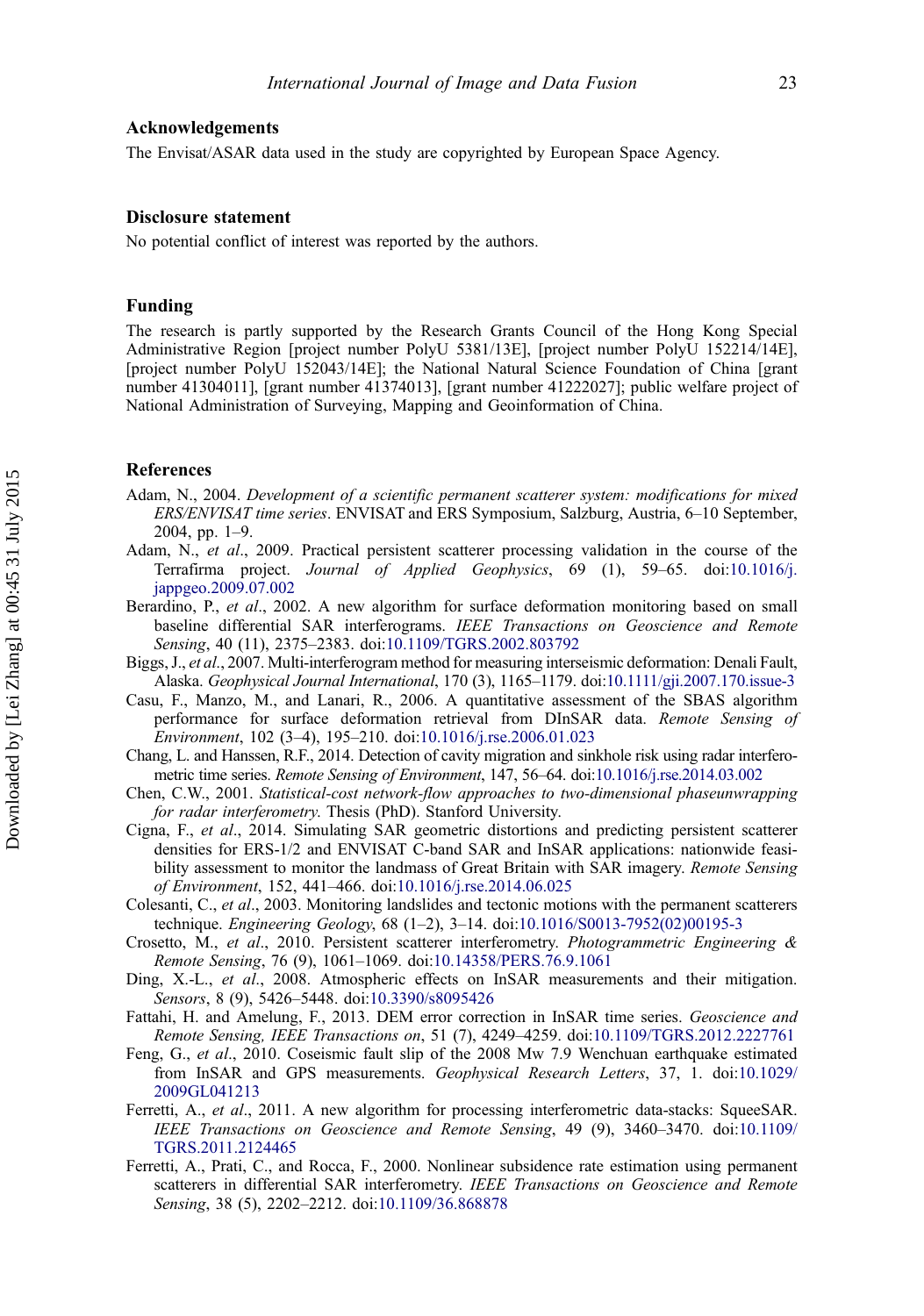- <span id="page-25-0"></span>Ferretti, A., Prati, C., and Rocca, F., 2001. Permanent scatterers in SAR interferometry. IEEE Transactions on Geoscience and Remote Sensing, 39 (1), 8–20. doi:[10.1109/36.898661](http://dx.doi.org/10.1109/36.898661)
- Freeman, A., 1992. SAR calibration: an overview. IEEE Transactions on Geoscience and Remote Sensing, 30 (6), 1107–1121. doi:[10.1109/36.193786](http://dx.doi.org/10.1109/36.193786)
- Fruneau, B. and Sarti, F., 2000. Detection of ground subsidence in the city of Paris using radar interferometry: isolation of deformation from atmospheric artifacts using correlation. Geophysical Research Letters, 27 (24), 3981–3984. doi:[10.1029/2000GL008489](http://dx.doi.org/10.1029/2000GL008489)
- Gabriel, A.K., Goldstein, R.M., and Zebker, H.A., 1989. Mapping small elevation changes over large areas: differential radar interferometry. Journal of Geophysical Research: Solid Earth (1978–2012), 94 (B7), 9183–9191.
- Gong, W., et al., 2015. Temporal filtering of InSAR data using statistical parameters from NWP models. IEEE Transactions on Geoscience and Remote Sensing, 53 (7), 4033–4044. doi:[10.1109/TGRS.2015.2389143](http://dx.doi.org/10.1109/TGRS.2015.2389143)
- Hanssen, R.F., 2001. Radar interferometry: data interpretation and error analysis. Dordrecht: Kluwer Academic Publishers.
- Hilley, G.E., et al., 2004. Dynamics of slow-moving landslides from permanent scatterer analysis. Science, 304 (5679), 1952–1955. doi:[10.1126/science.1098821](http://dx.doi.org/10.1126/science.1098821)
- Hooper, A., 2006. Persistent scaterrer radar interferometry for crustal deformation studies and modeling of volcanic deformation. Thesis (PhD). Stanford University.
- Hooper, A., Segall, P., and Zebker, H., 2007. Persistent scatterer interferometric synthetic aperture radar for crustal deformation analysis, with application to Volcán Alcedo, Galápagos. Journal of Geophysical Research: Solid Earth, 112 (B07407). doi:[10.1029/2006JB004763](http://dx.doi.org/10.1029/2006JB004763)
- Hooper, A., et al., 2004. A new method for measuring deformation on volcanoes and other natural terrains using InSAR persistent scatterers. Geophysical Research Letters, 31, 23. doi:[10.1029/2004GL021737](http://dx.doi.org/10.1029/2004GL021737)
- Hu, J., et al., 2012. 3D coseismic displacement of 2010 Darfield, New Zealand earthquake estimated from multi-aperture InSAR and D-InSAR measurements. Journal of Geodesy, 86 (11), 1029–1041. doi:[10.1007/s00190-012-0563-6](http://dx.doi.org/10.1007/s00190-012-0563-6)
- Jiang, M., et al., 2015. Fast statistically homogeneous pixel selection for covariance matrix estimation for multitemporal InSAR. IEEE Transactions on Geoscience and Remote Sensing, 53 (3), 1213–1224. doi:[10.1109/TGRS.2014.2336237](http://dx.doi.org/10.1109/TGRS.2014.2336237)
- Jolivet, R., et al., 2014. Improving InSAR geodesy using global atmospheric models. Journal of Geophysical Research: Solid Earth, 119 (3), 2324–2341.
- Kampes, B.M., 2006. Radar interferometry: persistent scatterer technique. Dordrecht: Springer.
- Kampes, B.M. and Hanssen, R.F., 2004. Ambiguity resolution for permanent scatterer interferometry. IEEE Transactions on Geoscience and Remote Sensing, 42 (11), 2446–2453. doi:[10.1109/](http://dx.doi.org/10.1109/TGRS.2004.835222) [TGRS.2004.835222](http://dx.doi.org/10.1109/TGRS.2004.835222)
- Lanari, R., et al., 2004. A small-baseline approach for investigating deformations on full-resolution differential SAR interferograms. IEEE Transactions on Geoscience and Remote Sensing, 42 (7), 1377–1386. doi:[10.1109/TGRS.2004.828196](http://dx.doi.org/10.1109/TGRS.2004.828196)
- Lauknes, T.R., Zebker, H.A., and Larsen, Y., 2011. InSAR deformation time series using annorm small-baseline approach. IEEE Transactions on Geoscience and Remote Sensing, 49 (1), 536–546. doi:[10.1109/TGRS.2010.2051951](http://dx.doi.org/10.1109/TGRS.2010.2051951)
- Li, Z., et al., 2005. Interferometric synthetic aperture radar (InSAR) atmospheric correction: GPS, moderate resolution imaging spectroradiometer (MODIS), and InSAR integration. Journal of Geophysical Research: Solid Earth, 110 (B03410). doi:[10.1029/2004JB003446](http://dx.doi.org/10.1029/2004JB003446)
- Lu, Z. and Dzurisin, D., 2014, InSAR imaging of Aleutian volcanoes: monitoring a volcanic arc from space. Berlin: Springer.
- Lu, Z., et al., 2010. Ground surface deformation patterns, magma supply, and magma storage at Okmok volcano, Alaska, from InSAR analysis: 1. Interruption deformation, 1997–2008. Journal of Geophysical Research: Solid Earth, 115 (B00B02). doi:[10.1029/2009JB006969](http://dx.doi.org/10.1029/2009JB006969)
- Massonnet, D., et al., 1994. Radar interferometric mapping of deformation in the year after the Landers earthquake. Nature, 369 (6477), 227–230. doi:[10.1038/369227a0](http://dx.doi.org/10.1038/369227a0)
- Mora, O., Mallorqui, J.J., and Broquetas, A., 2003. Linear and nonlinear terrain deformation maps from a reduced set of interferometric SAR images. IEEE Transactions on Geoscience and Remote Sensing, 41 (10), 2243–2253. doi:[10.1109/TGRS.2003.814657](http://dx.doi.org/10.1109/TGRS.2003.814657)
- Reale, D., et al., 2011. Tomographic imaging and monitoring of buildings with very high resolution SAR data. IEEE Geoscience and Remote Sensing Letters, 8 (4), 661–665. doi:[10.1109/](http://dx.doi.org/10.1109/LGRS.2010.2098845) [LGRS.2010.2098845](http://dx.doi.org/10.1109/LGRS.2010.2098845)